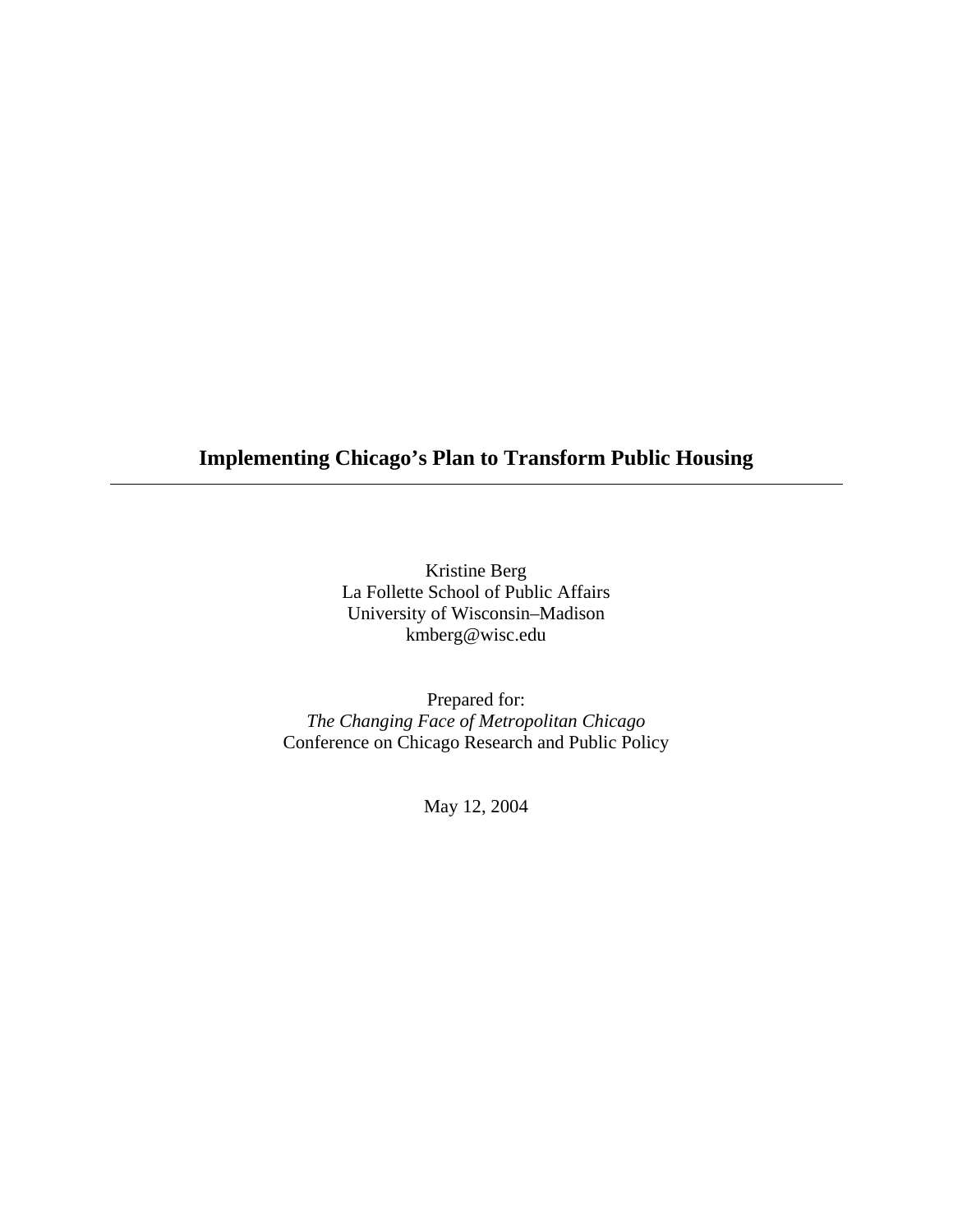# **Table of Contents**

| <b>Appendix</b> |
|-----------------|
|                 |
|                 |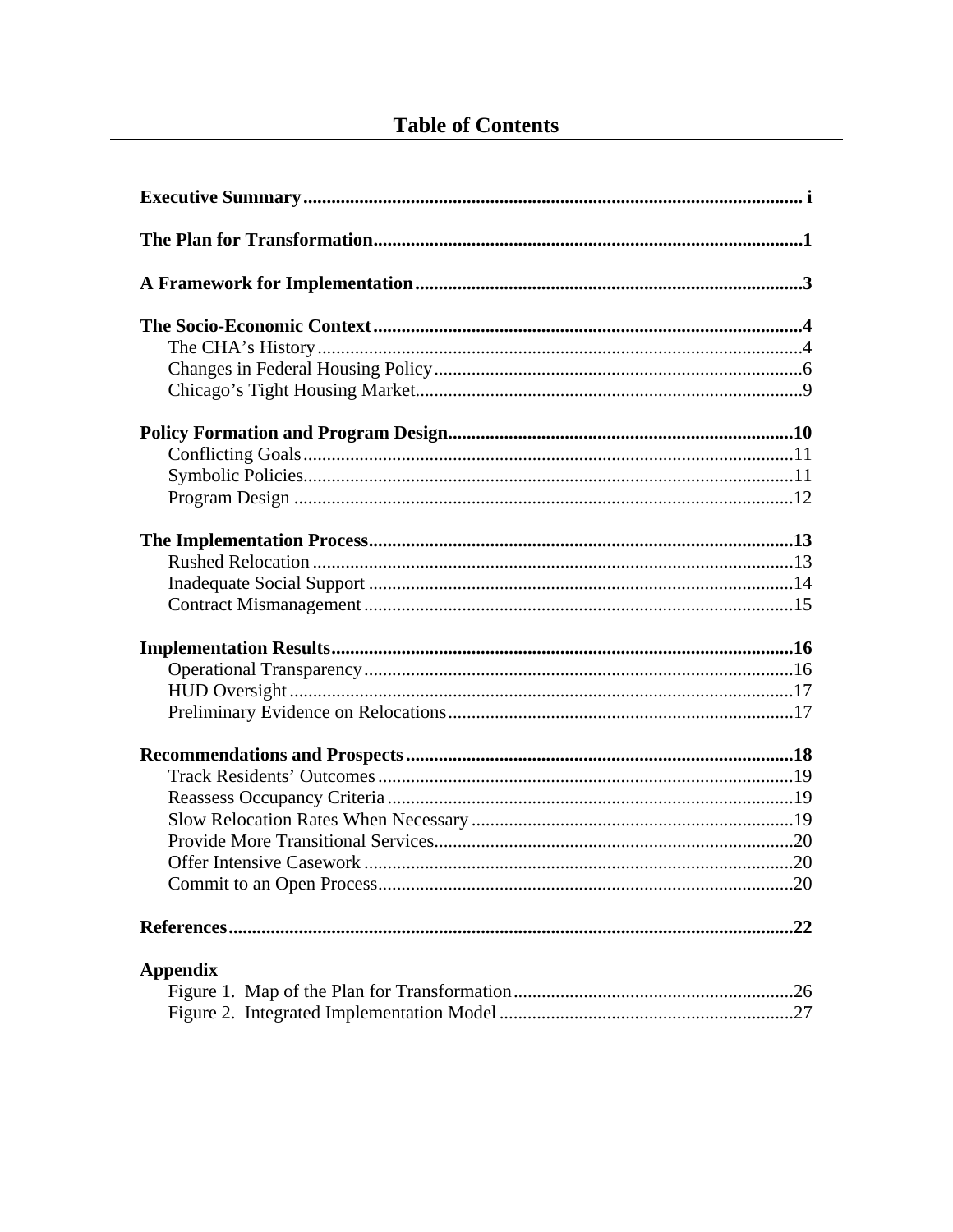In 1999, the Chicago Housing Authority (CHA) launched a massive process to overhaul its public housing developments. Despite the level of resources committed to the project, housing advocates and residents express doubt that the Plan for Transformation will be different from other failed attempts to improve public housing. In order to understand the complexity of the housing authority's task, this paper will apply an integrated implementation framework to the Plan for Transformation.

The framework incorporates four broad components: the socio-economic context, the policy formation and design, the implementation process and the policy results. The analysis shows that the CHA's past errors, federal policy decisions and housing market conditions constrain the administration's ability to successfully implement the Plan. General mistrust of the agency, coupled with vulnerability of its low-income residents, resulted in a heated planning process and ambiguous policy objectives. The conflict at the planning stage has spilled over into the agency's implementation of the plan, causing rushed relocations and inadequate social support for the residents. The unfortunate combination of the agency's unfavorable history and the public's high expectations for the Plan has led to a less than upfront management process.

While a number of external factors are beyond the control of the Chicago Housing Authority, the agency has the power to address a number of failing implementation policies. To increase the likelihood that the Plan will indeed transform public housing, the agency should track residents more closely, reassess its lease standards, moderate the pace of relocation, provide more transitional service, as well as commit to a policy of open and honest communication.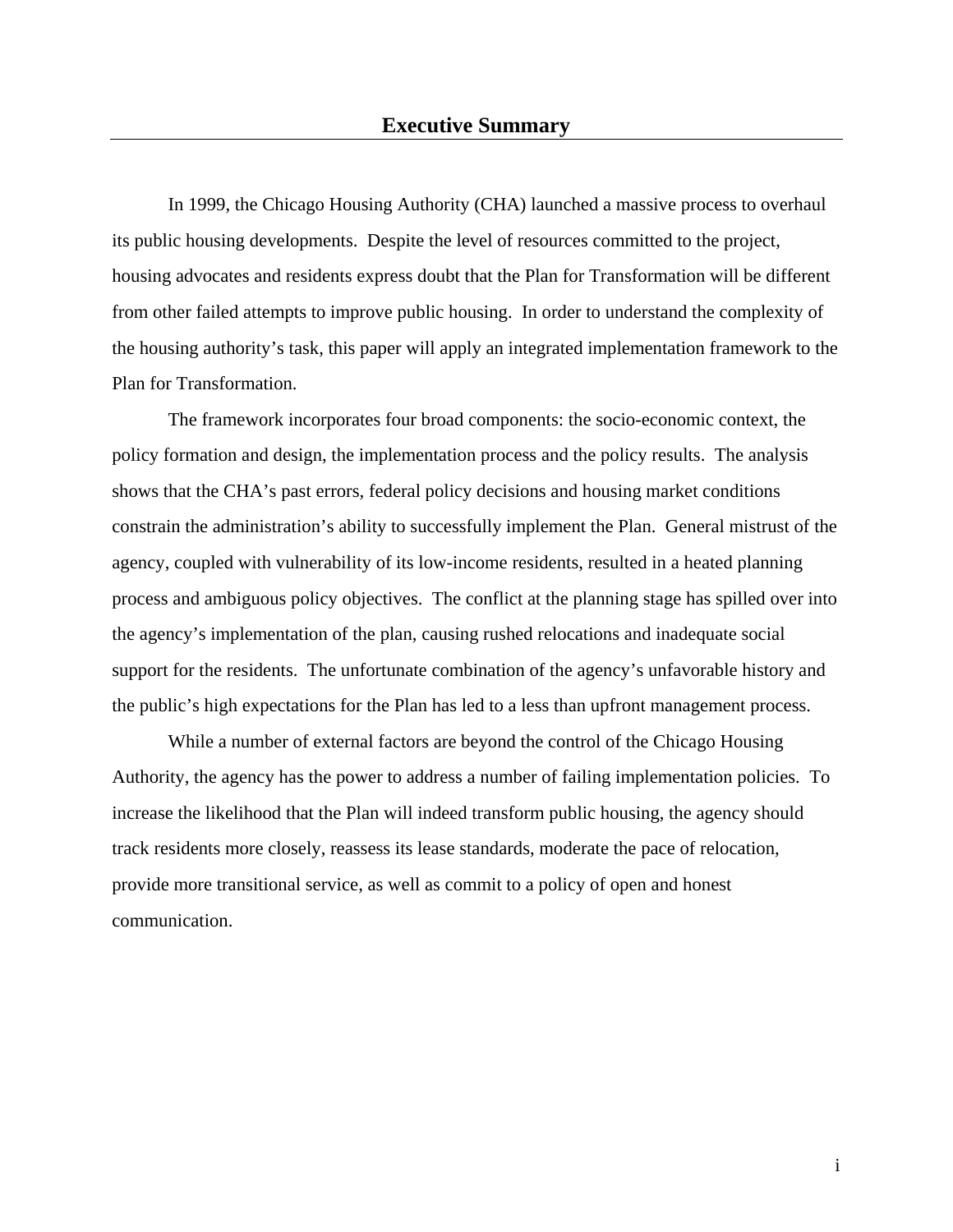In 1993, one of Chicago's infamous public high rises met its fate with a wrecking ball. The demolition marked the beginning of a massive push to overhaul the city's public housing, and culminated in the Plan for Transformation in  $1999$  $1999$ .<sup>1</sup> Past attempts at urban renewal in Chicago have fallen short of their objectives. Accordingly, skeptical observers wonder if the Chicago Housing Authority (CHA) will be able to overcome the barriers that thwarted past efforts. Because a complex mixture of forces continues to shape the implementation, an evaluation of the CHA's management should include elements of the entire policy process.

To begin the discussion, the paper will highlight essential components of the Plan. Next, the paper will set up a framework to analyze the historical, political and administrative elements that frame the Plan's implementation. Using this model, the first step will be an analysis of the socio-economic context, which includes the housing authority's contested history, trends in federal housing policy and the state of Chicago's housing market. Third, the formulation of the Plan and the design of its policies will be discussed. Fourth, the management of the Plan will be critiqued in the areas of relocation, social services and contracting. Fifth, the paper will assess the performance of the housing authority and the Plan's preliminary outcomes. Lastly, recommendations for what the Chicago Housing Authority can do to improve its implementation will be presented.

#### **The Plan for Transformation**

 $\overline{a}$ 

The \$1.5 billion Plan for Transformation calls for the largest reconstruction of public housing in the nation's history. All but one of its 52 high-rise buildings will be leveled, including the four-mile concentration of public housing on the State Street Corridor. The CHA developed the ten-year Plan for Transformation to meet three objectives: to renew the physical structure of CHA properties, promote self-sufficiency for public housing residents, and reform the administration of the agency (CHA, 2001). The CHA expects to rehab or rebuild 25,000 units, with 20,719 of these units to be demolished by 2009. Approximately 6,100 new units will

<span id="page-3-0"></span><sup>&</sup>lt;sup>1</sup> The Plan for Transformation is also referred to as the Plan throughout the paper.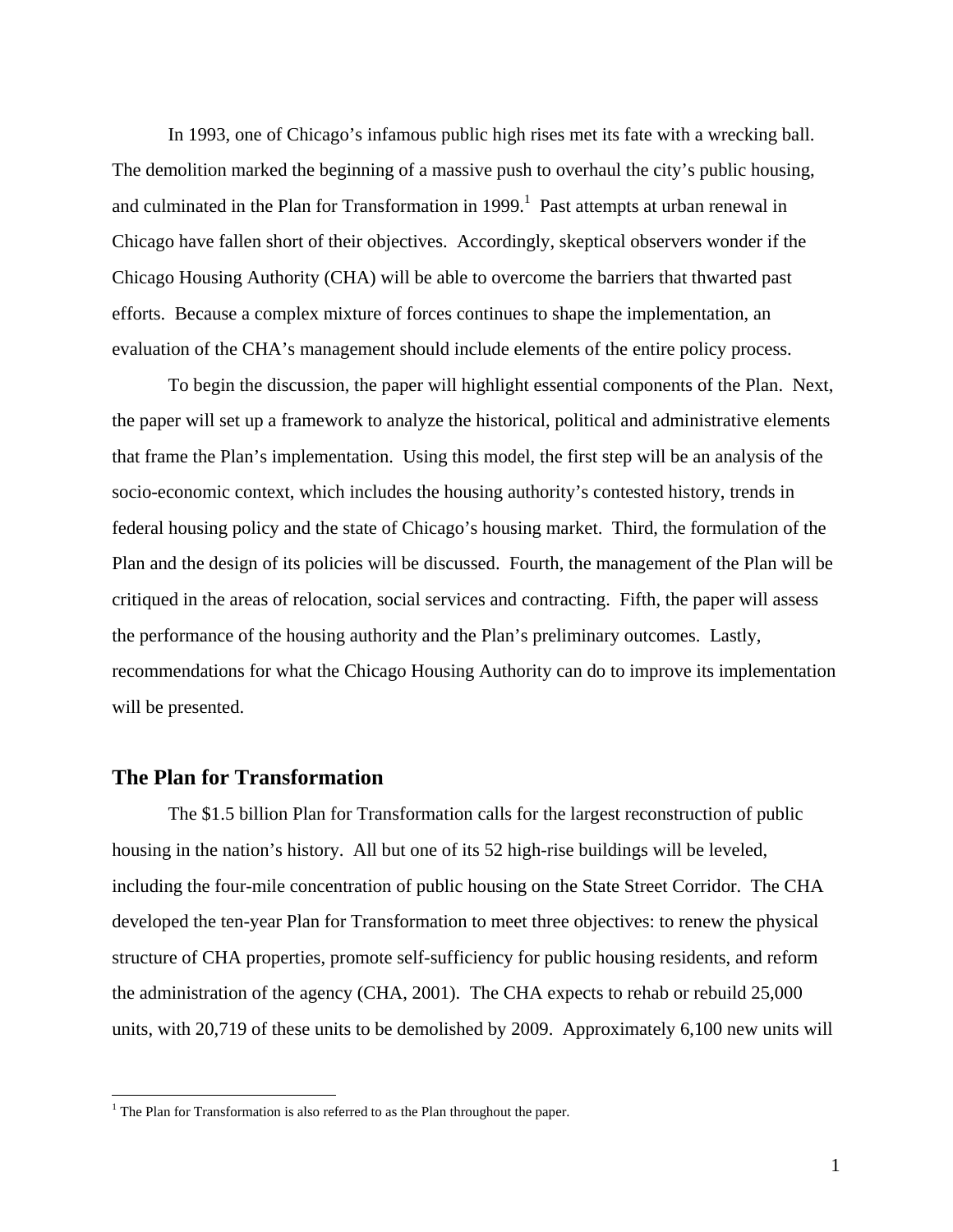be in mixed-income communities, each reserving one-third of its units for low-income public housing residents.<sup>2</sup>

To reach the second goal of building "hope and opportunity" for the residents, the Plan has policies designed to affect the behavior of public housing residents. On one hand, the Plan identifies a wide range of supportive services to build skills and self-sufficiency. On the other hand, stricter occupancy requirements involving community service, employment and criminal activity are intended to promote personal responsibility. The supportive services exist to facilitate positive choices and the requirements are meant to discourage destructive actions—two strategies sometimes referred to as the "carrot" and "stick" in social policy literature.

Lastly, the CHA aims to rebuild confidence in the agency: "Just as the CHA is asking for more accountability from its residents, we have also instituted reforms to improve our own accountability" (CHA, 2001). Toward this end, the CHA has privatized the management of its developments and has returned responsibilities such as policing and social services back to the city.

The need for housing choice vouchers<sup>3</sup> is built into the Plan, primarily because demolition rates will outpace the construction of replacement units. Displaced residents have the option of moving to another public housing unit, taking a voucher, or leaving subsidized housing altogether. Additionally, a planned net loss of approximately 14,000 affordable units means the CHA expects a certain percentage of residents to stay permanently in the private market (Popkin et al., 2000: 919). Since 1995, approximately 3,300 families have relocated using the housing choice voucher (Fischer, 2003).

To promote self-sufficiency and ease the pressures of moving, residents have access to a Service Connector program and relocation counseling services. For general resident support, the city-administered Service Connector is designed to link residents to a network of non-profit agencies specializing in childcare and job training. Relocation services for voucher recipients primarily come from the private company CHAC, Inc., which has managed the CHA's voucher

 $\overline{a}$ 

<span id="page-4-0"></span> $2$  See the Appendix, Figure 1, for a map of the Plan.

<span id="page-4-1"></span> $3$  HUD has merged Section 8 certificates and vouchers into a single "Housing Choice Voucher" program.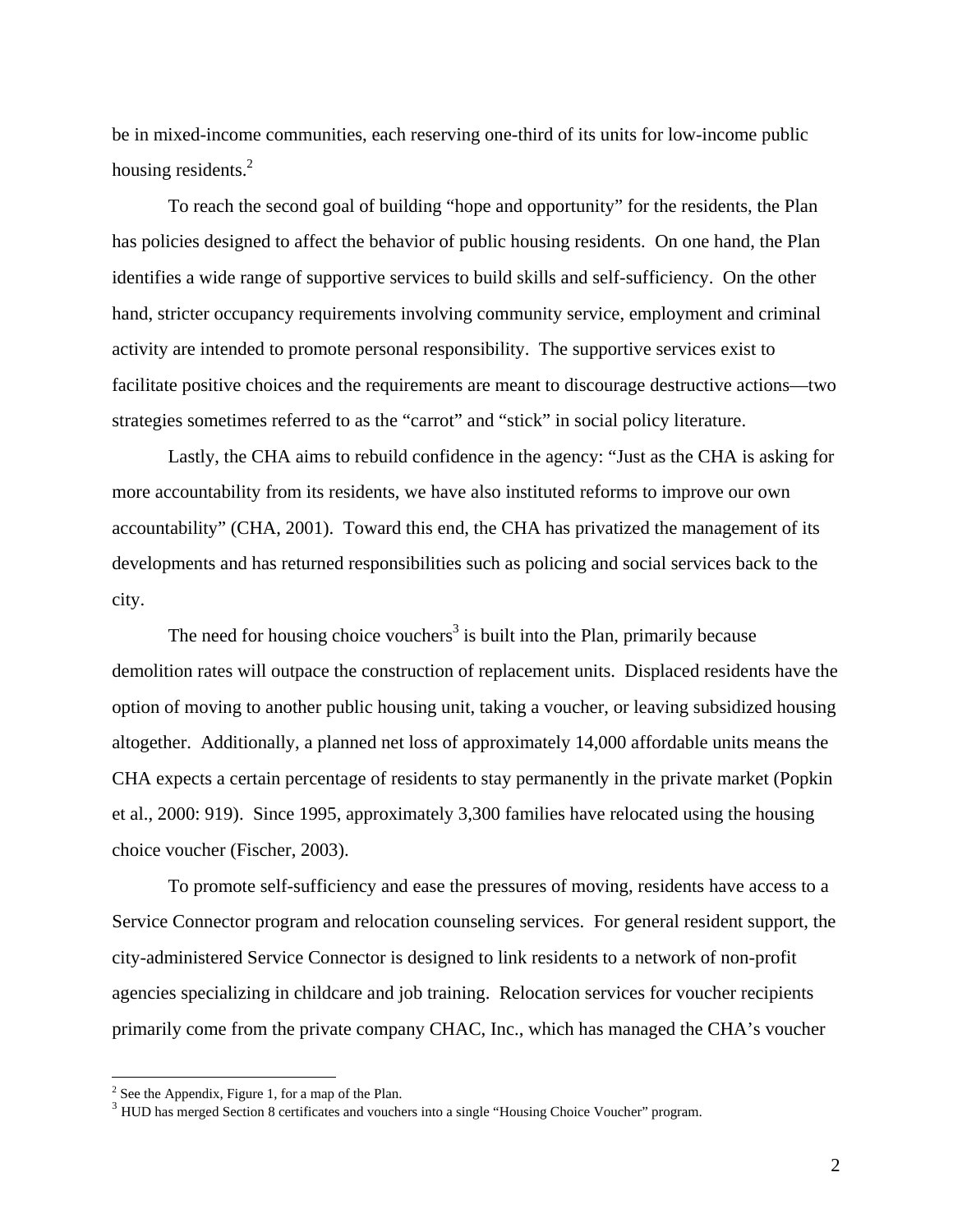program since 1995.<sup>4</sup> Similarly, residents relocating within public housing receive moving services from one of two private companies. Relocation support available to moving families includes landlord negotiation seminars, neighborhood tours, security deposit assistance and lifeskills training.

#### **A Framework for Implementation**

Given the scope of the Plan, an evaluation that overlooks the factors leading up to the transformation would tell a misleading story of the CHA's management. The implementation of public policy is best understood with a model that considers both the overall environment and the practical elements of administration. An integrated model of implementation, based on the work of Soren Winter (2003), provides a useful framework for evaluating the CHA's Plan for Transformation. To assess the implementation of a policy, this model recognizes broad dimensions such the socio-economic context, the policy formation process, and the design of the policy's administrative tools. Next, the model examines the delivery process by looking at the behaviors of the relevant interest groups: the organizations, the program staff and the target group. The connections among different stages reflect the dynamic interactions that occur during implementation. Figure 2 illustrates how the Plan for Transformation fits into Soren's integrated model.<sup>5</sup>

In addition to a conceptual framework, an evaluation of the Plan needs to specify how it defines a successful implementation. In a synthesis of implementation literature, Richard Matland (1995: 154) points out that models either measure how faithful the administering agency has been to the original design, or they assess the agency according to its ability to positively impact the target group. Here, the CHA's performance will be analyzed according to its ultimate effects on the residents, rather than its fidelity to official policies. The reason for this approach is two-fold. First, the federal program that is funding the transformation is purposely vague to allow for local experimentation. Second, the framers of the Plan could not have anticipated

 $^{4}$  Note that CHAC is not an acronym.

<span id="page-5-1"></span><span id="page-5-0"></span> $<sup>5</sup>$  See Appendix for Figure 2.</sup>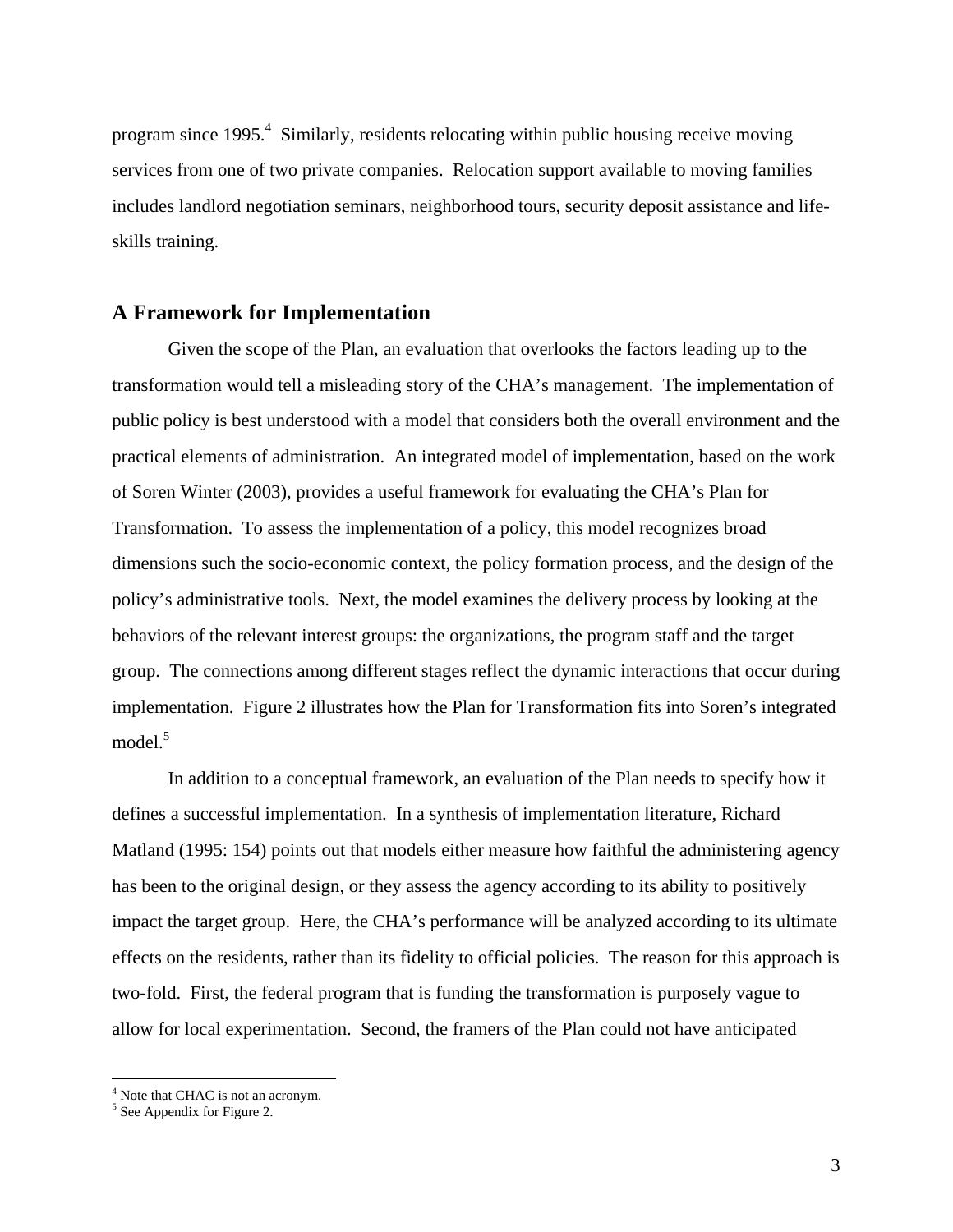every contingency that would arise over the ten-year implementation. Adherence to the values of improving public housing and assisting residents to achieve better living situations is the essential standard.

### **The Socio-Economic Context**

Using Soren's integrated model, the analysis begins with an overview of the socioeconomic environment. Viewing the Plan as a product of contextual forces is important to understand the contemporary issues with demolition and relocation.

**The CHA's History.** Although the \$1.5 billion price tag alone draws attention to the Plan, the CHA's past record of racism and incompetence is what makes the transformation a highly watched process. Almost from the beginning, mismanagement plagued the CHA's planning and maintenance of its developments. The CHA was established in 1937 and was headed by Elizabeth Wood, a New Deal social reformer who wanted to use public housing as a tool to promote racial integration. Yet, white ethnics' racism and the political machine's domination of the city frustrated her goals in the planning process. In the book *American Pharaoh,* Cohen and Taylor (2000: 100) describe how city council battles over the placement of early developments caused some of the developments to be entirely Black. The landmark Federal Housing Act of 1949 promised to help low-income families in Chicago, yet city council politics continued to translate public funds into housing developments that reinforced the isolation of Black residents (Meyerson and Banfield, 1955: 253). In 1950, the CHA board went as far as developing a secret policy of keeping Black families out of developments in white areas (Cohen and Taylor: 103).

The election of 1955 brought Richard J. Daley, a proponent of segregation, into the mayor's office. During his 22-year tenure, Daley oversaw much of the planning for public housing. Cohen and Taylor describe how the mayor used the developments to formalize the city's existing racial lines (183), essentially making public housing developments a "repository" for Blacks (11). Under his direction, for example, the 14-lane Dan Ryan Expressway was rerouted to divide white ethnic neighborhoods from the newly developed public housing.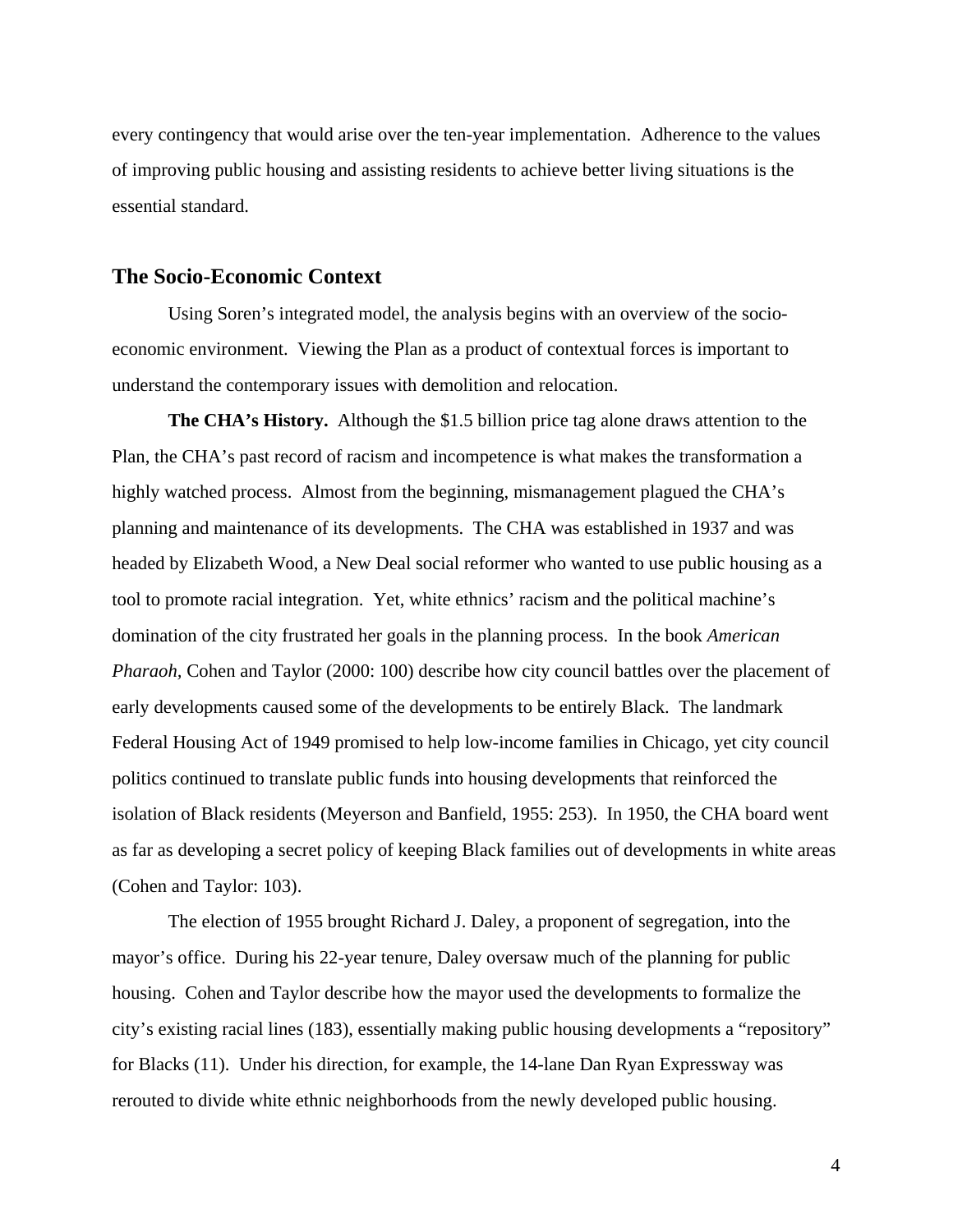Daley's segregationist policies were largely a matter of political expediency; integration threatened the Democratic machine because it would have dispersed the Black vote and alienated many white party loyalists who were vehemently opposed to integration. The long-running Gautreaux class action lawsuit against the CHA and U.S. Department of Housing and Urban Development (HUD) demonstrates the pervasiveness of segregation in Chicago.

Like the site placement decisions, city politics marred the buildings' design and construction. Policies in the early CHA administration stressed the importance of avoiding "sterile and stereotyped buildings" (Meyerson and Banfield, 1955: 95). Despite similar attention to the developments' physical attributes in the 1950s and 1906s, the city's policymakers favored high rises over row houses and small multifamily buildings. Unfortunately, Chicago's preference for this architectural fad did not account for the social and spatial needs of families. Not only did construction wipe out many Black neighborhood institutions, the new, high-density housing had a "sprawling institutional feel" (Cohen and Taylor: 186). The developments lacked indoor play spaces for children and were built on super-blocks that lacked connections to a traditional city street grid. The fenced-in exterior hallways and the psychological distance from the rest of the city led one observer to call the four-mile State Street Corridor a "public-aid penitentiary" (Cohen and Taylor: 186).

Despite warnings that the developments would be socially destructive, Daley and the CHA opted for high rises. High rises were less costly than smaller designs and acted as an efficient way to control the city's demographic patterns (Cohen and Taylor: 185). Daley claimed funding restrictions forced the city to build high-rises, though the savings from using poor materials and shoddy construction ultimately lined the pockets of politically aligned developers (Popkin et al., 2000b: 13).

Once the developments were completed, mismanagement of the day-to-day operations exacerbated the buildings' design flaws. Until the late 1950's, the CHA had been regarded as a model of good management. After the machine had succeeded in forcing out the progressive Elizabeth Wood in 1954, Daley was able to install executive secretaries who were subservient to the political machine (Cohen and Taylor: 11). With Daley in control, organized labor played a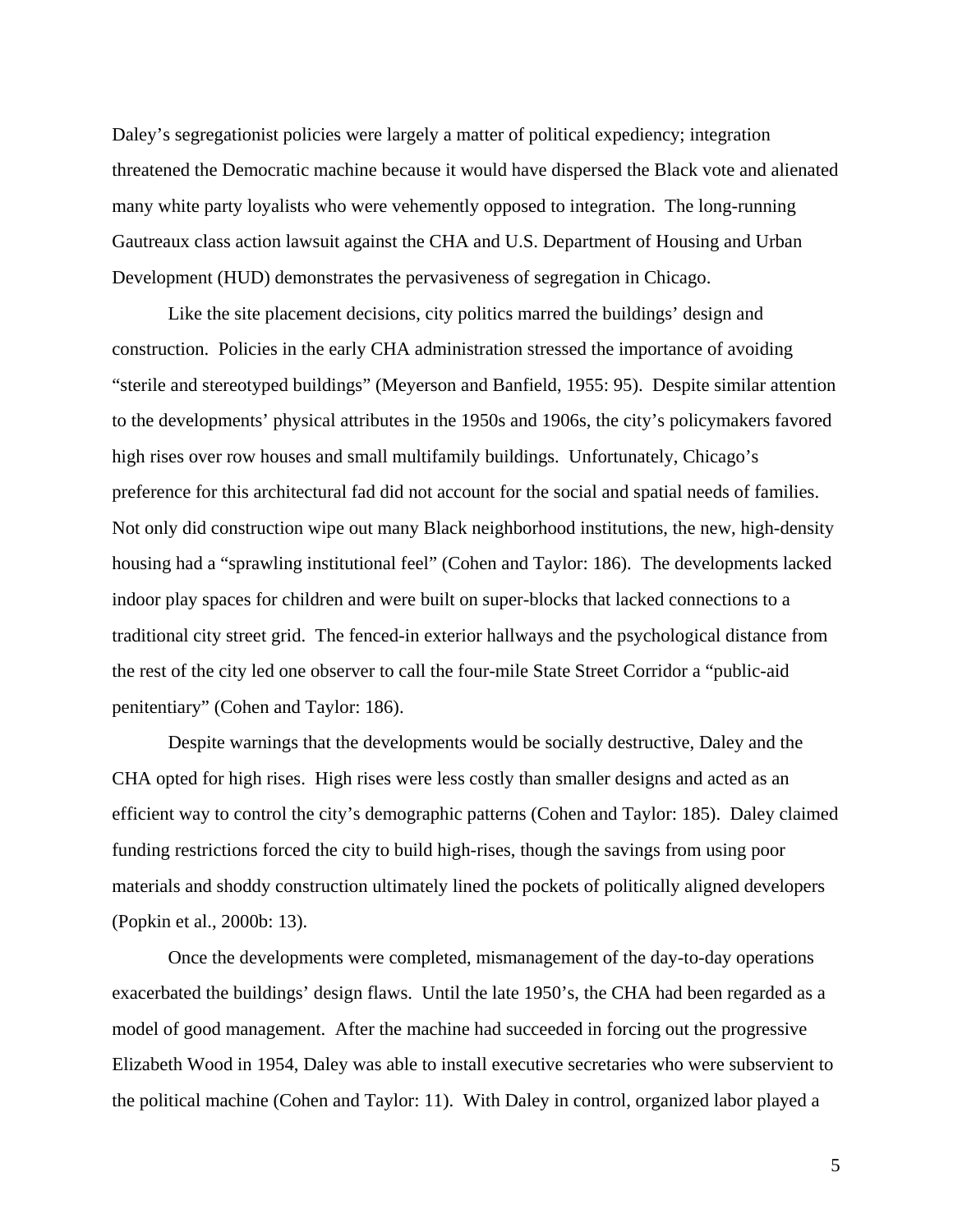large role in running city agencies, which invariably led to a 1958 report on the waste and corruption at the CHA (Popkin et al., 2000b: 120). Beyond the inefficiencies caused by overstaffing and make-work assignments, patronage replaced skilled professionals with managers who were ill-equipped to manage the vast public housing developments.

As discussed below, changing federal priorities increased the concentration of the extremely poor in public housing while reducing operating subsidies. The generally inept and corrupt management at the CHA was not able to respond creatively to these pressures. By the 1980s, the agency was unable to properly conduct simple tasks such as collecting rent and counting the number of occupied units (Popkin et al., 2000b: 179). Backed-up incinerators, infestations of roaches and vermin, perpetually broken elevators, rival gangs and drug dealing were the norm in the developments. When HUD took control of the agency in 1995, corruption had been so pervasive that the federal agency found improving the financial management "nearly impossible" (Popkin et al., 2000b: 179).

On top of the agency's questionable workforce, high turnover in upper management characterized the 1980s and 1990s. Constant management flux meant that there was little institutional memory and that new initiatives repeatedly crowded out existing programs. The city's first African American mayor, Harold Washington, was unable to shake-up the CHA because a hostile CHA board caused his appointees to be short-lived. The four-year HUD takeover also caused turmoil in the agency because long-time employees took issue with HUD's initiatives. When the city regained control in 1999, the presence of a new administration led to another round of policy changes and delayed decision-making (U.S. GAO, 2003). According to housing analysts, organizational instability resulted in a strategy of "one poorly thought-out measure after another" (Popkin et al., 2000b: 179). Ultimately, the CHA's poor management has become a major obstacle to residents' confidence in the motives behind the Plan for Transformation (Williams, Fischer and Russ, 2000: 4).

**Changes in Federal Housing Policy.** As the legitimacy of the CHA, policy shifts at the national level also paved the way for major changes at the CHA. The first major pieces of federal housing legislation focused on improving physical infrastructure by replacing urban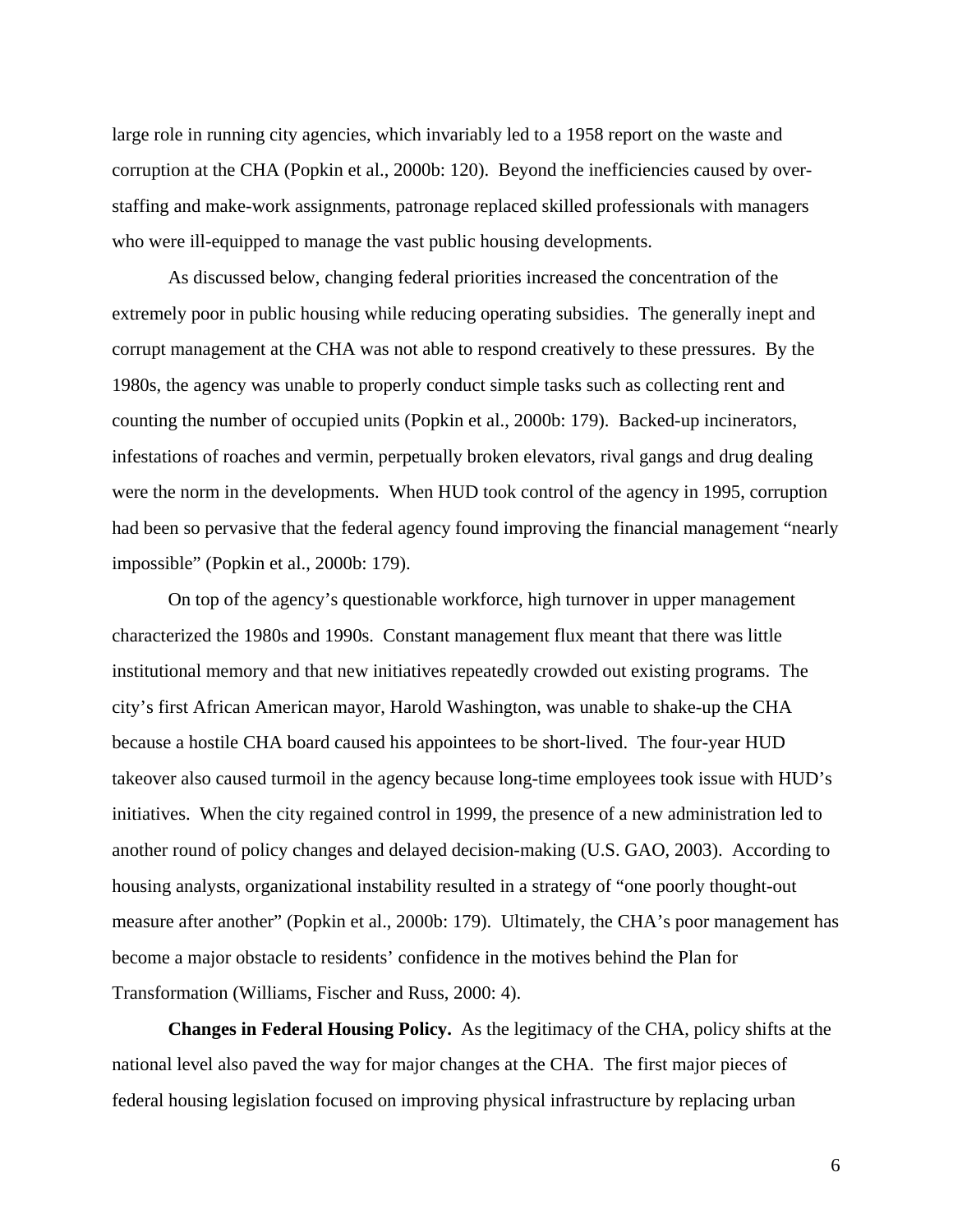"slums" with government-constructed housing. By the 1970s, though, placed-based housing strategies had begun to fall out of favor in Washington (Green and Malpezzi, 2003: 89). In 1974, the Housing and Community Development Act established Section 8, a program that subsidized the development of private affordable housing and that supplemented the rent of low-income individuals. In part, the creation of Section 8 was the result of a growing consensus that concentrated poverty exacerbated the problems of unemployment, substance abuse and crime. This line of thinking continues today; the housing voucher program accounts for 52 percent of federal funding for active housing programs (DiPasquale, Fricke and Garcia-Diaz, 2003: 148).

At the same time government stopped constructing "hard units," it also decreased its overall financial support for housing assistance. Subsidized housing programs reached their peak in 1976. Republican control of the presidency ushered in twelve years of budget cuts; federal housing funds dropped by 82 percent between 1982 and 1985 (Dolbeare and Crowley, 2002: 9). At the same time, rules forced housing authorities to give preference to extremely lowincome households (Abt Associates et al., 1996: 1-4). This reduced housing authority's capacity to cover operating costs with rent revenue, yet the federal government did not increase operating subsidies to cover the shortfall. The combination of these policies meant that local housing authorities like the CHA lacked resources to perform maintenance on their aging developments.

In the 1990s, the confluence of Democratic and Republican goals produced a radical change in public housing policy.<sup>6</sup> "New Democrats" were looking for ways to leverage private sector resources and Republicans wanted public assistance policies to emphasize personal responsibility. Democrats created the demonstration project HOPE VI in 1992 to provide huge sums of capital to local housing authorities in the hopes the funding would attract private redevelopment. When Republicans took control of Congress in 1994, housing legislation mirrored the reforms of welfare by incorporating goals for increased responsibility and privatization.<sup>[7](#page-9-1)</sup> The reforms culminated in the Quality Housing and Work Responsibility Act of

 $\overline{a}$ 

<span id="page-9-0"></span><sup>&</sup>lt;sup>6</sup> The goals promoted by Democrats and Republicans reflect a neo-liberal perspective. Neo-liberal state policies favor market competition, individual responsibility, privatization of public services, diminished welfare programs, and criminalization of the poor in urban areas (Brenner and Theodore, 2002: 349). 7

<span id="page-9-1"></span>Interestingly, the Bush administration wants to rename the Section 8 program "Housing Assistance to Needy Families" (HANF) to echo the name of the income assistance program TANF (Husock, 2003: 9-11).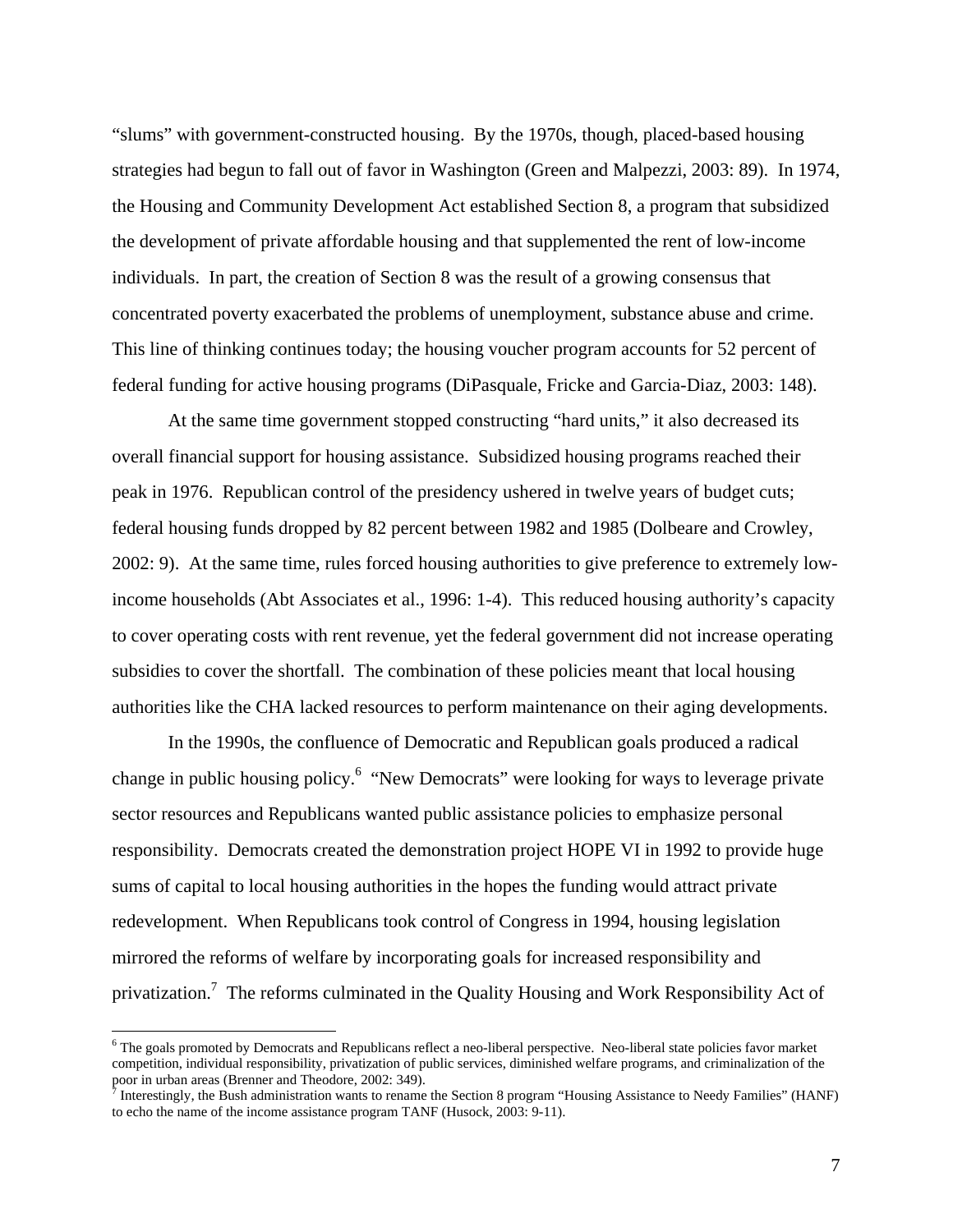1998 (QHWRA) and the official passage of the HOPE VI program in 1999. QHWRA sought to deconcentrate poverty by requiring the demolition of unviable buildings, the coordination of housing policy with welfare reform and the development of mixed-income neighborhoods. Privatizing housing management was a centerpiece of HOPE VI, and it gave local housing authorities much flexibility to experiment with their housing stock (Smith, 2001).

Changes in federal policy have expanded the options local authorities have to improve public housing, but funding constraints temper their options. Since 1994, the Chicago Housing Authority has received \$257 million in HOPE VI funds to demolish public housing, which is why the CHA considers the HUD program to be a "vital part" of the Plan for Transformation (CHA, 2003). Although HOPE VI only represents two percent of the cost for active federal housing programs, (DiPasquale, Fricke and Garcia-Diaz, 2003: 148) HUD wants to eliminate the program to encourage housing authorities to pursue a mixed public and private financing method. Accordingly, the Bush administration included no funding for HOPE VI in its 2005 budget. Congress has compromised on \$149 million for 2004, a significant reduction from past years.<sup>8</sup>

Section 8 assistance, now known as the Housing Choice Voucher (HCV) program, is also facing funding erosion. The president's 2005 budget proposes a cut of more than four billion by 2009. Nationally, this could amount to 250,000 vouchers eliminated in fiscal year 2005 and up to 800,000 by 2009 (Sard and Fischer, 2004: 1). If the CHA chooses to absorb the funding reductions by cutting vouchers from its current pool of 40,660, the Center for Budget and Policy Priorities estimates the CHA would lose 4,[9](#page-10-1)28 vouchers in 2005 and 11,828 by 2009. $9$  With approximately 23,300 people on the closed waiting list (Rynell, 2003: 6) the present CHACadministered system does not meet the demand for vouchers. Additionally, the Council for Large Public Housing Authorities reports that proposals for capital and operating budgets reinforces the trend of under-funding the maintenance of existing units. The CHA is only

 $\overline{a}$ 

<span id="page-10-0"></span><sup>&</sup>lt;sup>8</sup> Compared to about \$450 million for fiscal year 2003, the House and Senate proposed \$50 million and \$195 million, respectively (Madigan, 2003).<br><sup>9</sup> These reductions would occur if the proposed funding cuts were distributed proportionally across housing agencies based on the

<span id="page-10-1"></span>size of each agency's voucher program. The estimates are based on data reported through July 2003.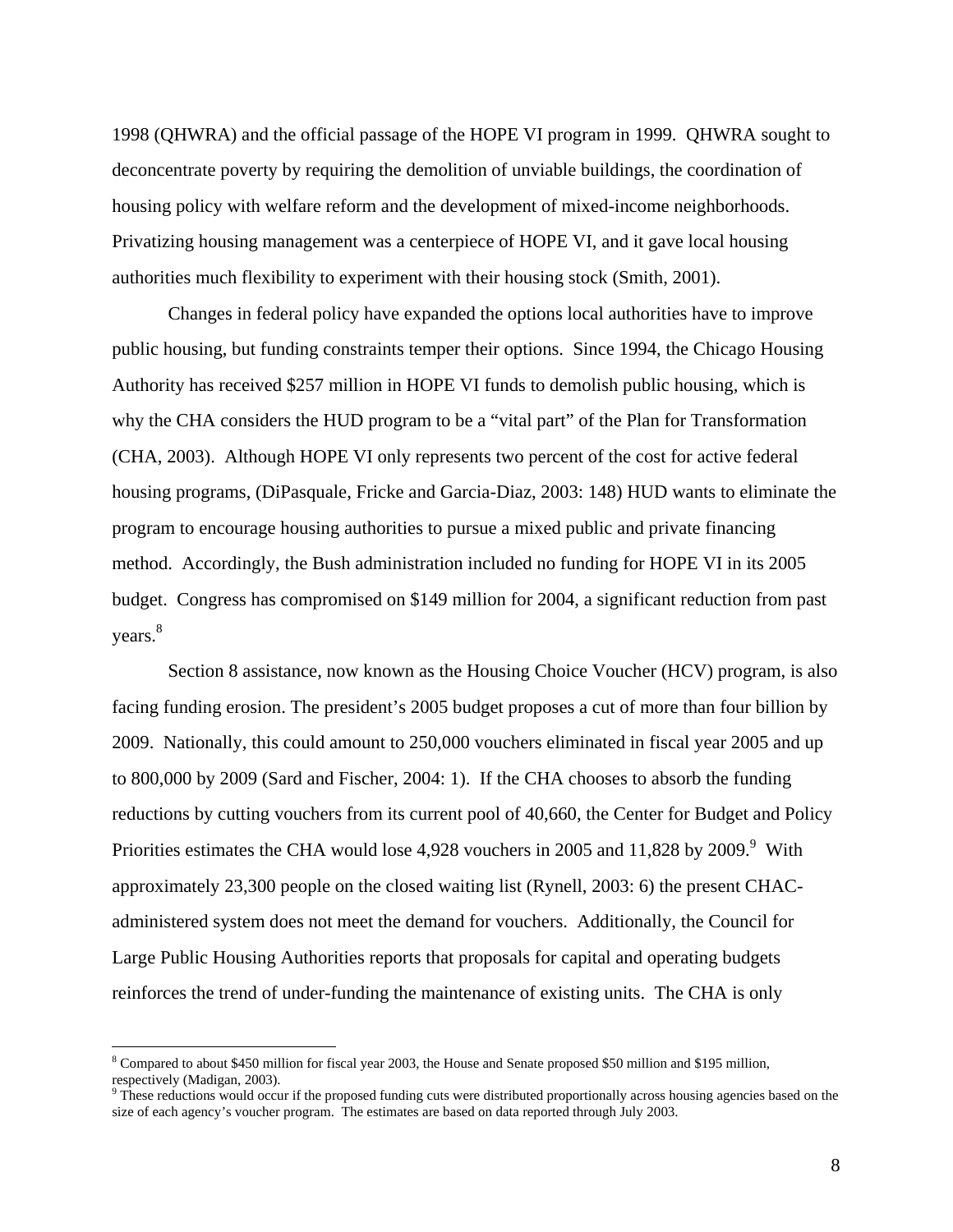halfway through transformation, which means funding reductions may have a considerable impact on the implementation of the Plan.

**Chicago's Tight Housing Market.** The Plan for Transformation expects many families to move to private housing at least temporarily. Unfortunately, the largely unaffordable housing market in Chicago complicates the relocation process. Between 1990 and 2000, U.S. Census data indicates that the vacancy rate in the city decreased from 9 to 5.6 percent; this is below the 6 percent threshold HUD sets for a "tight" market (Smith, 2003: 4). A three percent drop in the number of rental units, coupled with an 11 percent population increase, may explain the low vacancy rate. Calculations of American Community Survey data show that private, nonsubsidized multifamily units decreased by 2.8 percent between 2000 and 2002 (U.S. Census Bureau, 2003). A recent HUD quarterly report suggests that the market for affordable rental units remains tight because the lower segment "has not been affected by the shift to homeownership or the economic slowdown" (U.S. HUD, 2003: 41). The mismatch between demand and supply means that landlords can charge higher rents and reject Section 8 tenants more easily to avoid the program's paperwork. As a result, voucher holders are having a difficult time finding a place before their vouchers expire.

Several factors contribute to the constriction of Chicago's affordable housing market. First, there is a trend for young professionals and retired couples to move back into the city. The gentrification process in Chicago is small compared to the growth of suburban areas, but is large enough to raise rents in the central city. Second, the expiration of project-based subsidies is reducing the number of "hard" units that are affordable in Chicago. In the 1970s and early 1980, the federal government offered developers Section 8 subsidies to build affordable housing. Now that the contracts are coming due, many of these developers are converting the units to market rate. According to the Metropolitan Planning Council, about 10,000 units are eligible to opt-out of the Section 8 program between 2000 and 2005 (1999: 24). While the development-based subsidies will convert to tenant-based vouchers, the "vouchering out" of the units places more pressure on the remaining affordable housing stock (Popkin and Cunningham, 2000).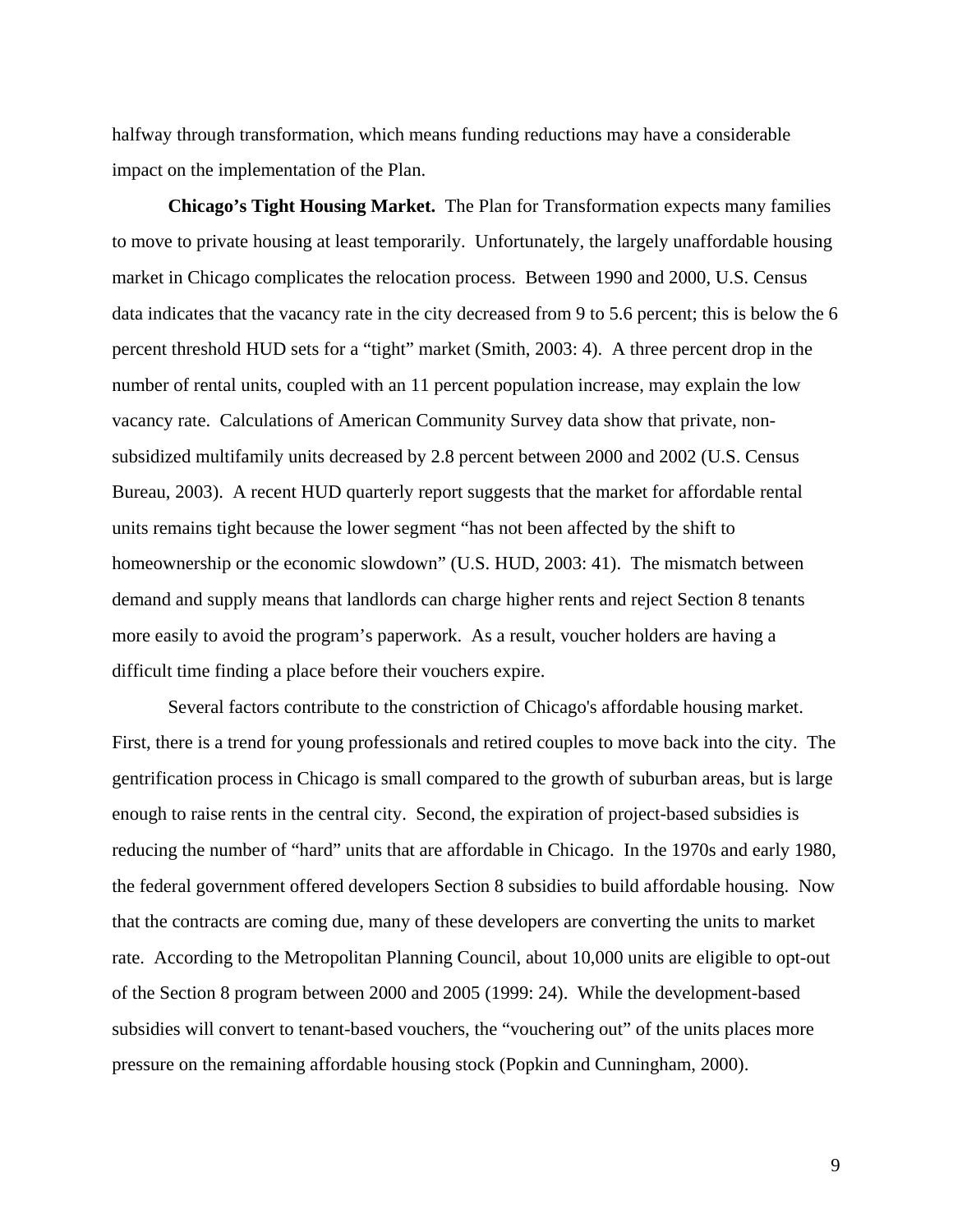These socio-economic factors collectively limit the CHA's range of options when administering the Plan. First, past racism and incompetence means the current CHA agency lacks the public's full confidence. Coupled with a high level of attention to the Plan, this tenuous relationship means the CHA must be as adept with public relations as it is with contract management. Public opinion influenced the initial design and placement of the high rises (Meyerson and Banfield, 1955: 270), and it continues to temper the CHA's course of action. Second, federal policies will continue to impact the options available to the CHA. HUD's changing policies first set the stage for the CHA to embark on the Plan, and now funding cuts to HOPE VI and Section 8 will leave the CHA to pursue its ambitious plan with less financial backing. Third, the tight conditions at the bottom of the housing market put additional pressures on the Plan. The relative scarcity of affordable units means the consequences of failing to relocate residents successfully are even greater. At least in the short run, the paucity of available, affordable housing means the private market cannot compensate for failures at the public level.

#### **Policy Formation and Program Design**

Given the number of stakeholders and the vulnerability of the public housing residents, it is not surprising that the Plan's formation was characterized by conflict and ambiguity. Indeed, the debate over the current initiative mirrors the Chicago policies following the Housing Act of 1949, which Meyerson and Banfield described as inconsistent and vague (1955: 271).

Richard Matland (1995) provides a relevant perspective on the Plan by outlining ways policy conflict and ambiguity shape implementation. In this context, conflict develops when decisions-makers are unable to compromise on the goals of a policy, and ambiguity in the final policy serves as a tactic to limit conflict. If the policy is sufficiently vague, people are able to interpret it in ways that suit their values, which in turn, allows them to avoid gridlock. As a policy that redistributes social resources, the Plan for Transformation is what Matland calls "symbolic implementation." Public policies in this category involve highly visible social symbols like the crumbling high rises, as well as intense local actors like Chicago's housing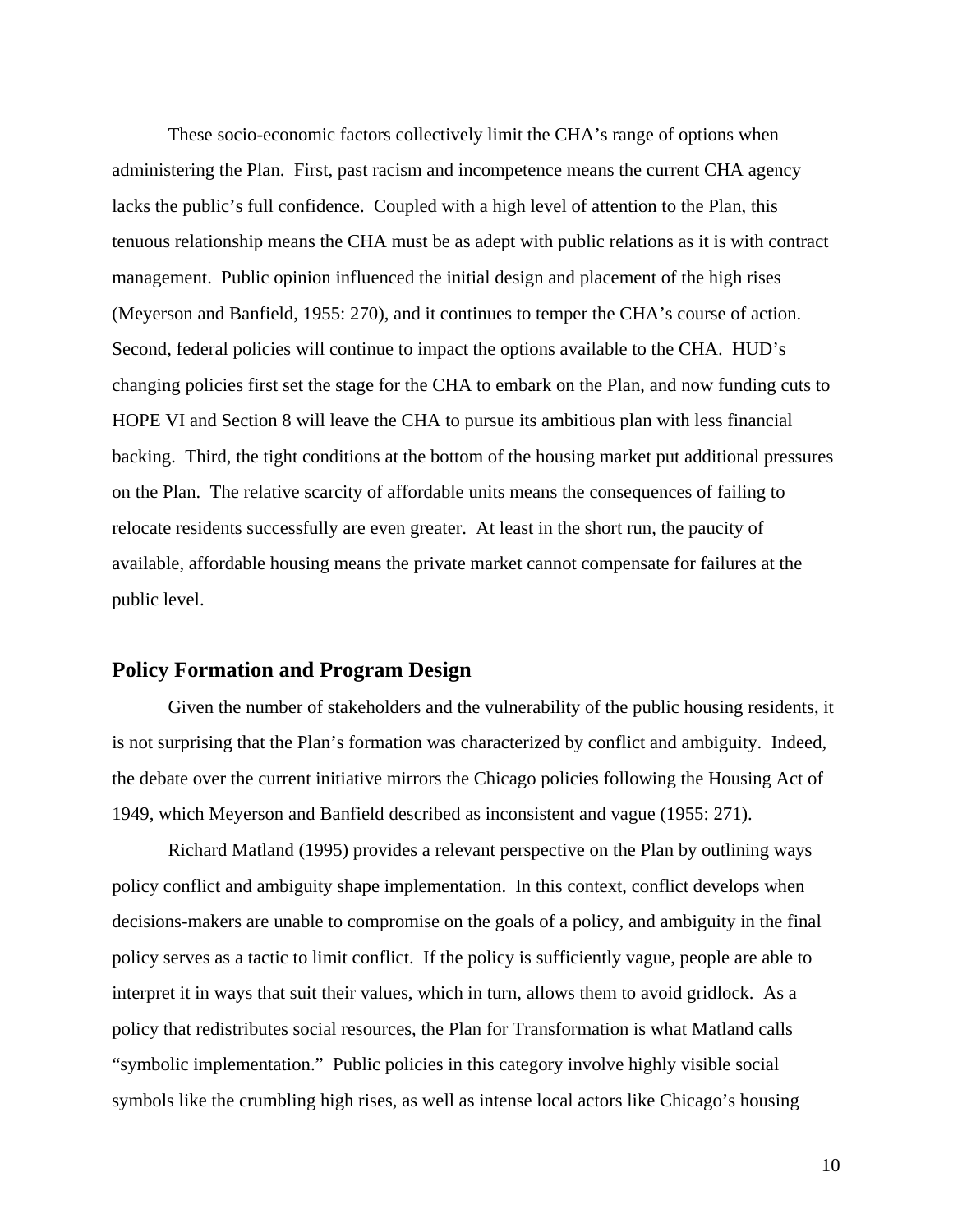advocates, resident groups and private developers. Even though ambiguity creates practical problems, symbolic policies arise because they are a method for decision-makers to institutionalize certain values. This characteristic is evident in the Plan's emphasis on the principles of welfare reform.

**Conflicting Goals.** During the planning process, the divergent values of the CHA administrators, residents and developers led to stated and unstated goals. Analysis of conflicting goals in the 1950s applies equally well today: "although all of the decision-making bodies presumably shared this general purpose [of developing public housing], each of them made some decisions on the basis of other ends which were not shared" (Meyerson and Banfield, 1955: 269). As a result, the Plan's outward goals to rehabilitate the developments, build "hope and opportunity" for residents, and internally reform the agency are not entirely compatible.

With an internally inconsistent mandate, the CHA finds itself in the unfortunate position of having to decide how to prioritize incompatible goals. One example involves the repair of its professional legitimacy, which is critical to its ability to implement the Plan. The tension between the social purpose of public housing and the imperative of management reform complicates the rebuilding of its image. Providing housing to very low-income residents is a difficult task, and filtering out the most disadvantaged populations would make it easier for the CHA to demonstrate competent management. Indeed, one Chicago researcher argues the CHA is reforming public housing "by sweeping out the poor" (Smith, 1998).

Beyond the difficulty of prioritizing stated goals, the CHA also may be operating according to a set of *un*stated objectives. Some critics suggest one unstated objective is to appease city officials and developers who are involved in redeveloping the central city. A number of the public developments rest on valuable land in the city, which means the CHA must face lobbying and economic pressures that are not friendly to low-income housing. In this light, the transformation may act as an accomplice to the "push-out" of gentrification (Wordlaw, 2003).

**Symbolic Policies.** The incompatibility of stated and unstated goals produced symbolic policies that decision makers may have anticipated would fail in the long run. The right to return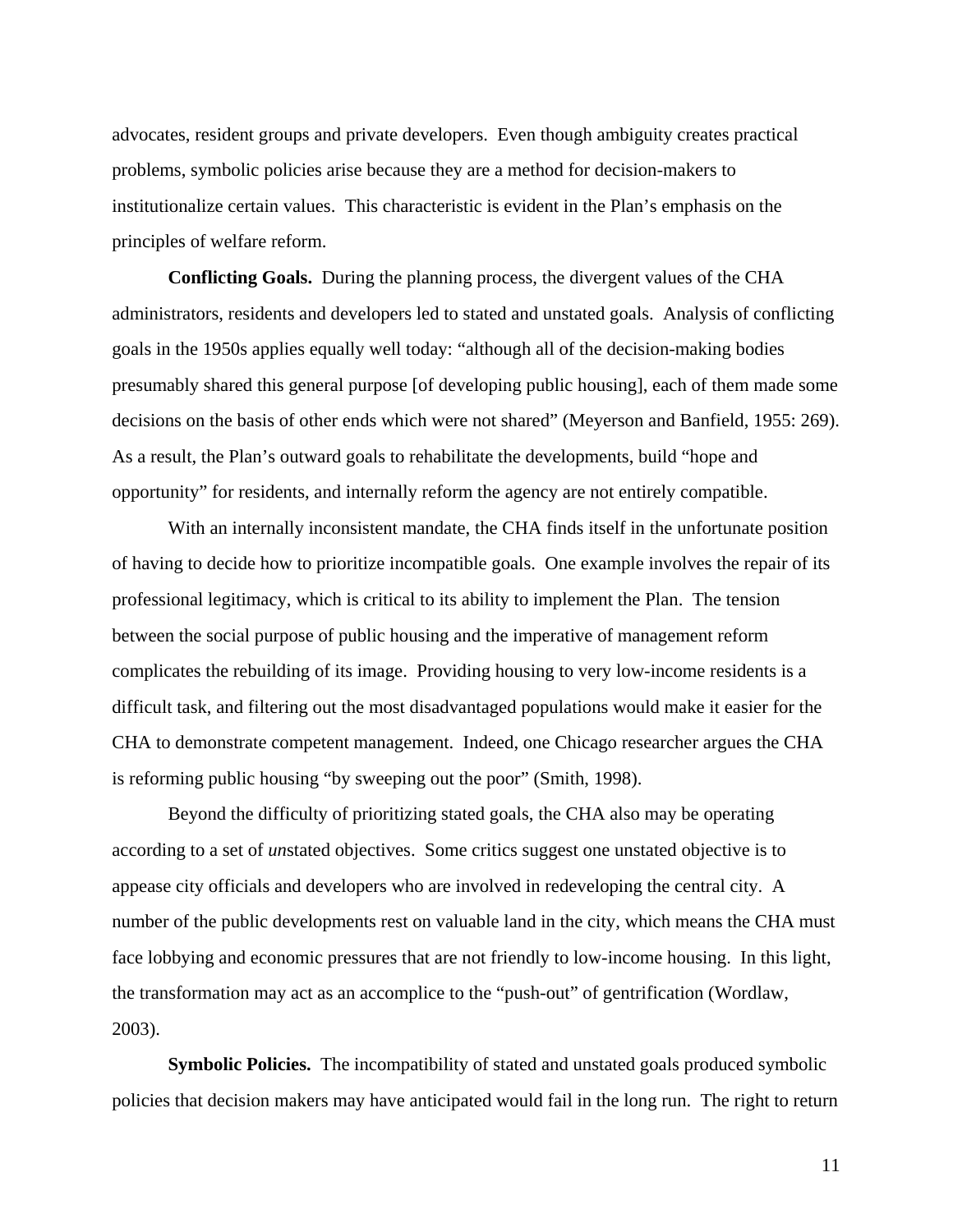is one such policy. According to the Relocation Rights Contract negotiated with housing advocates, lease compliant residents who lived in the CHA before October 1, 1999, have the right to return to public housing. Yet, this may not be realistic. Residents who intend to use housing vouchers temporarily may be away from public housing for up to five years, making it likely they will stay in the private market or disappear from the system completely. The reduction in the number of units available to low-income households also means there will not be enough CHA units for the entire 90 percent of displaced residents who want to return (Oldweiler and Rogal, 2000).

Similarly, plans for mixed-income housing fit the pattern of a symbolic policy. Politically, mixed-income developments acted as a tool to gain broader support for public housing because they benefit a wide range of social groups. Additionally, an underlying argument is that mixing social classes will foster positive behaviors in poor individuals, including labor market participation and civic engagement. Local critics suggest the policy may not have the interests of low-income residents in mind. According to one Chicagoan, "The real point is that the notion of mixed income provides a convenient political screen for other agendas" (Wright, 1998: 3). A national survey conducted by the Urban Institute showed only 14 percent of residents had returned to revitalized HOPE VI developments by 2002 (Buron et al., 2002: ii). To be fair, the findings of this study may not be a representation of rates of return to Chicago HOPE VI units. On the other hand, a CHA memo acquired by the National Center on Poverty Law shows that the CHA anticipates 15 percent of its residents to be returning to mixedincome developments in a one-year period (Michaeli, 2004). Putting aside speculation over intent, a low return rate for the entire ten-year Plan would mean mixed-income housing was a *de facto* accomplice to moving poor people off valuable land.

**Program Design.** The effects of goal ambiguity filter into the program's design. The flexibility of the HOPE VI program means the CHA has considerable room to decide how the goals will be implemented. Citing the goal of resident responsibility, the CHA has instituted new standards for residents' behavior. In the late 1990s, the CHA began strictly enforcing the federal one-strike-rule that makes criminal activity grounds for lease termination. Chicago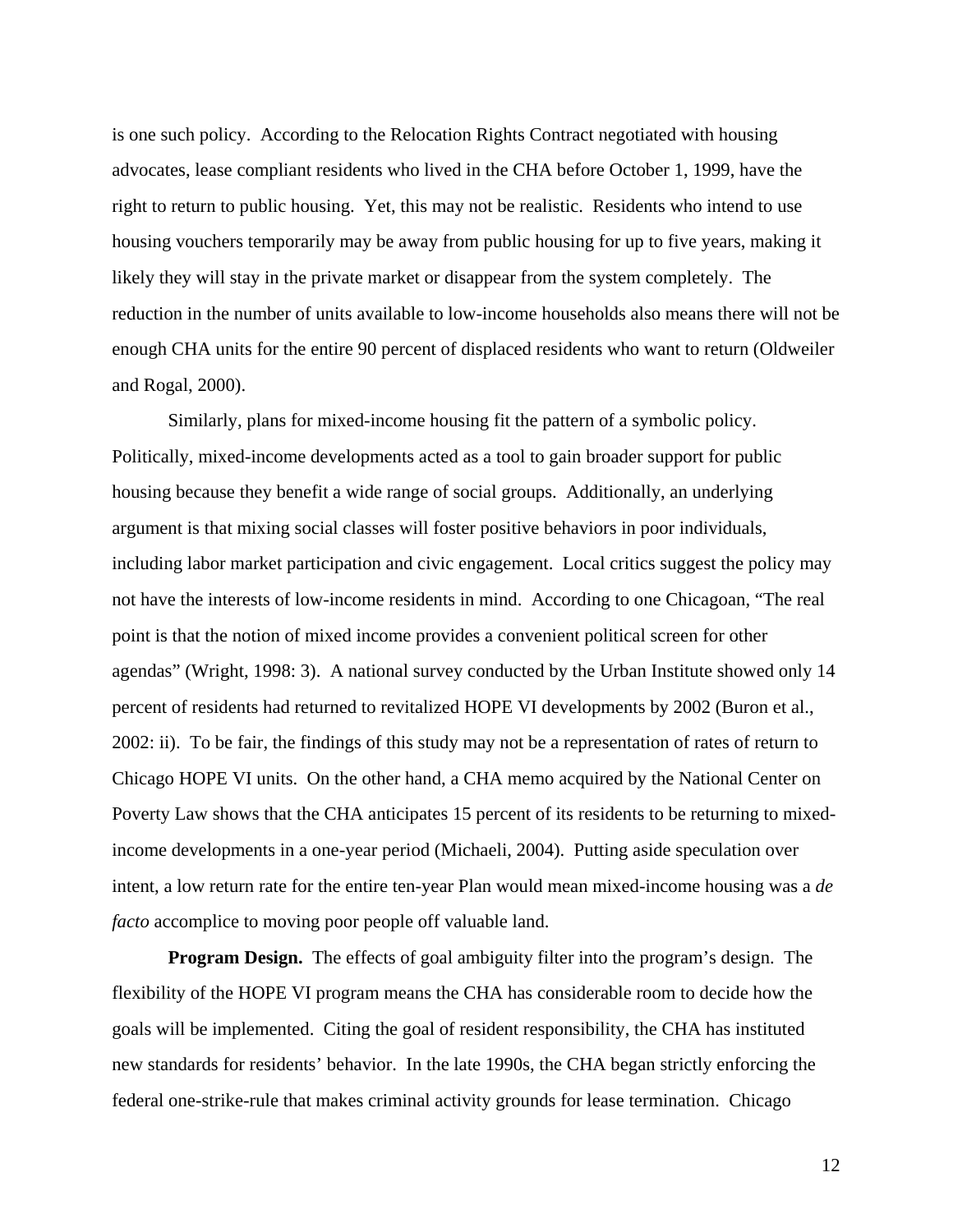broadly interprets this rule to apply to any household with drug or felony activity, regardless of a conviction (Popkin et al., 2000a: 916). Since the CHA has been applying the rule, a significant number of residents have been evicted from public housing.

The CHA also has developed stricter screening requirements for tenants residing in the new units. Residents must have a clean lease record, pass a drug test, and undergo credit and criminal background checks to obtain housing. To keep the unit, they must pass housekeeping inspections, perform eight hours of community service a week, and show that they meet selfsufficiency standards such as employment. In the 1940s and 1950s, Elizabeth Wood argued screening techniques would help make public housing a successful demonstration of racial integration (Cohen and Taylor, 2000: 112). Yet, after federal and local policies skirted tenant standards for decades, the CHA has many residents with track records that make them ineligible for the new public housing. In the Ida B. Wells development, for example, 22 percent of the remaining residents had at least one lease violation (Popkin, Cunningham and Woodley, 2003: 11). One Chicago service provider estimates the new policies could exclude up to 80 percent of the original residents (Wordlaw, 2003). Ultimately, the standards that are meant to ensure the stability of the new developments conflict with the CHA's responsibility to its long-time residents.

#### **The Implementation Process**

The CHA has been administering the Plan for approximately five years. Within this time, three main cracks have appeared in the execution of this complex process: rushed relocation, inadequate social support, and possible contract mismanagement.

**Rushed Relocation.** The strict adherence to prefixed deadlines has resulted in moves for which residents are inadequately prepared. A provision in QHWRA allows the CHA to close a building on short notice if there are threatening health and safety conditions. At the same time, the HOPE VI guidelines stress the importance for a measured relocation pace. In 2002, independent monitor Thomas Sullivan (2003) found that it was common for residents to be moved within weeks of demolition. In these situations, families using housing choice vouchers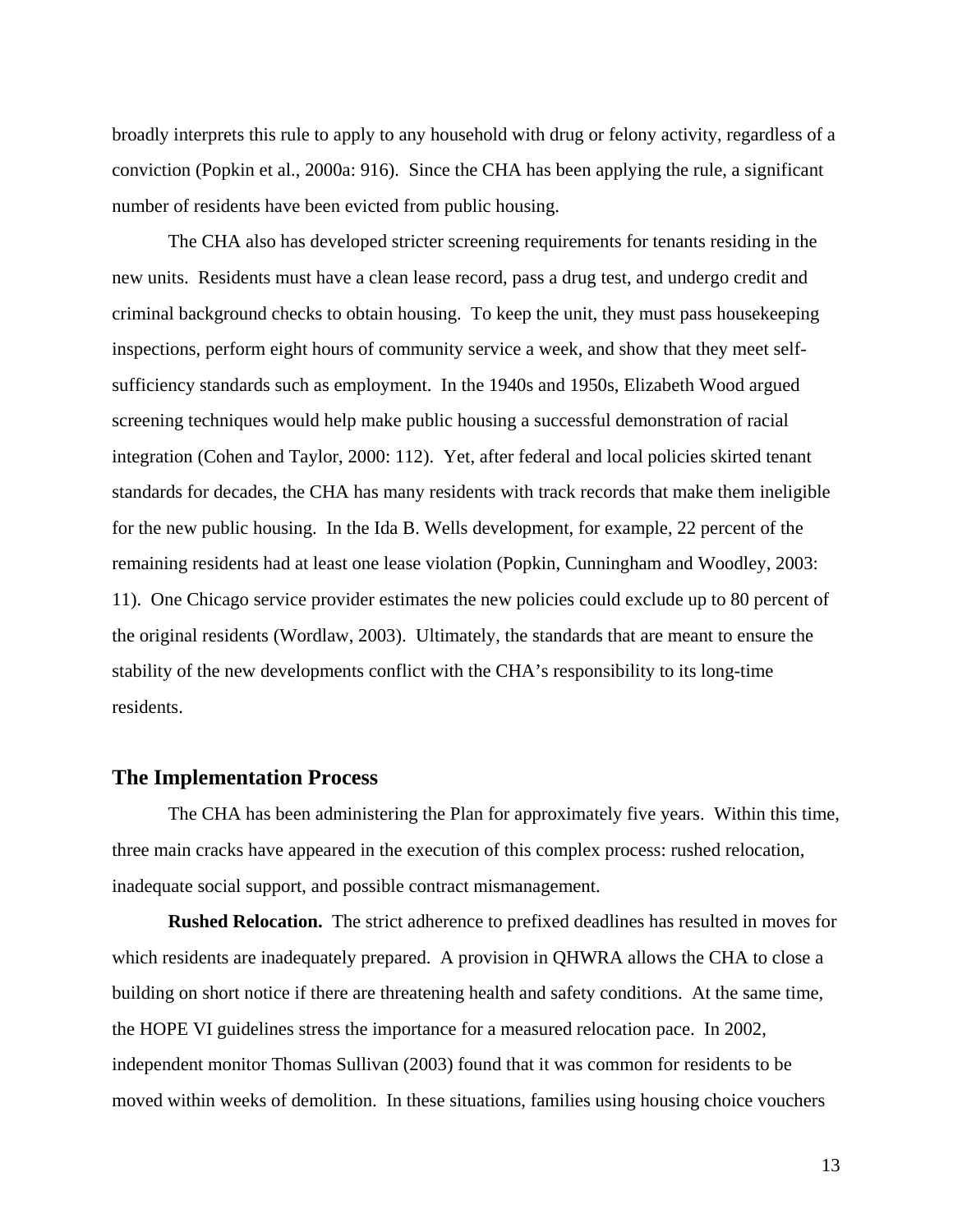did not have the time to find suitable housing, and consequently, rushed into racially segregated, low-income areas. Similarly, a number of families who opted to move to another public unit ended up in "decrepit and substandard" housing. Lawsuits and other unexpected situations had delayed confirmations for demolition, and the CHA did not adjust its time schedule to accommodate the situation.

**Inadequate Social Support.** The CHA's service programs have struggled to meet their goal of supporting residents during the upheaval. The services available to relocating residents are seriously strained. The service provider for housing voucher participants, for example, has been unable to improve the quality of the participants' destination neighborhoods (Fischer, 2003). On top of the barriers of high market rents and discrimination, persistent misconceptions about the CHA plan and Section 8 can hinder the residents' ability to take full advantage of the voucher program (Popkin and Cunningham, 1999: 29). The CHAC's information services attempt to inform residents, but participants are often overwhelmed by the amount of information (Popkin and Cunningham, 2000: 28). Furthermore, some residents seem to be unfamiliar with CHAC's mobility assistance services and others are unsure about the CHA's role in helping them to return to public housing (Williams, Fischer and Russ, 2000).

Likewise, the Service Connector has come under fire for its focus on job-readiness and limited ability to reach residents. The independent monitor and other service providers consider the emphasis on employment to be an oversimplification of the complex needs of public housing residents, "[the] lack of jobs was just a part of larger, deeper problems facing many residents" (Sullivan, 2003).<sup>10</sup> The monitor also reported that the Service Connector was "grossly" under funded and did not "even come close to accomplishing its announced objectives" in 2002. With limited funding, the Service Connector amounted to a phone number residents could call for directions on how to find supportive services. Lacking a personal caseworker, though, most residents accessed no services at all. Similarly, a review by the Metropolitan Planning Council

 $\overline{a}$ 

<span id="page-16-0"></span><sup>&</sup>lt;sup>10</sup> Robert Wordlaw of the Chicago Jobs Council and Wanda White of the Women's Self-Employment Project also critiqued this aspect of the Service Connector's design.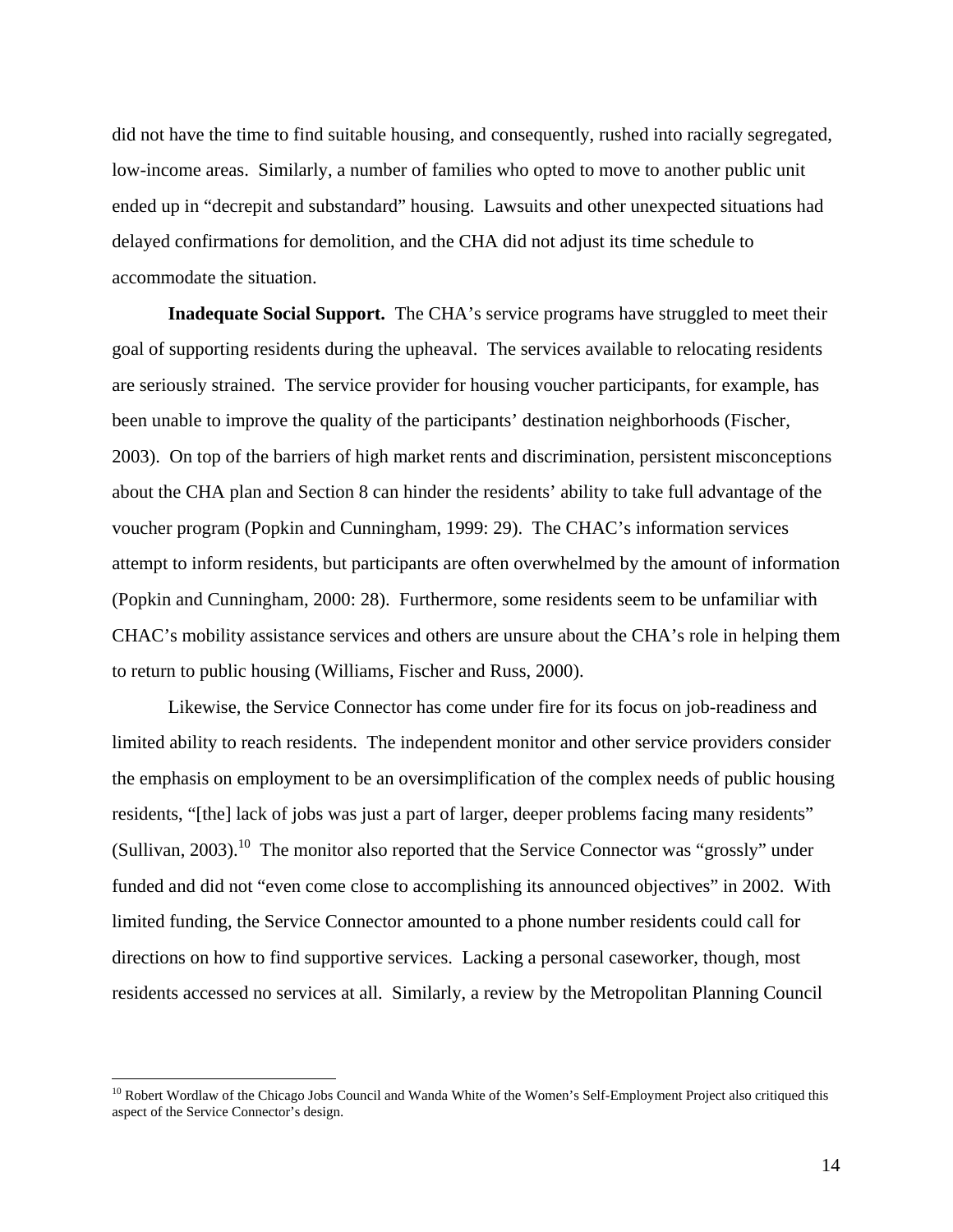found the fragmented program design to be burdensome to families (Williams, Fischer and Russ, 2000: 3).

In the last year, the CHA has taken steps to improve the connector program, including a boost in funding for the Service Connector from \$8 to \$12 million dollars for 2004 (CHA, 2003). Still, it is unclear whether current funding levels will support the intensive services that many residents need. In the past, up to 15 percent of HOPE VI funds could be allocated to social services; the likely demise of the HOPE VI program would mean CHA would have to depend more heavily on its general operating budget to fund the Service Connector.

**Contract Mismanagement.** Corruption in contracting is an aspect of its reputation that the CHA has had a difficult time overcoming. Well into the 1990s, monitors were still finding evidence of fraud in contracting (Popkin et al., 2000: 179). Indeed, the CHA was one of the last agencies that blatantly practiced political patronage. Recently, two partnerships have suggested impropriety. First, the independent monitor questions the CHA's choice of firms to provide relocation support to voucher participants. The contract rewards the counseling firms according to the number of placements they make, with no incentive for the agencies to pay attention to the location and quality of the units. A conflict of interest may exist because these firms are known to have relationships with landlords in highly segregated, low-income areas.

 Second, *The View from the Ground*, an online publication formerly located in the Stateway Gardens development, reported another case of suspicious contracting procedures during 2002 (Kalven). Early that year, the resident council president at Stateway Gardens requested an investigation into the CHA's choice of vendors for securing vacant units. The president argued the firm Vacant Property Security (VPS) held a monopoly on sealing the units, and as a result, was providing inferior services. Though the CHA never followed up on the request, *The View From the Ground's* reports contend that competitors were excluded by inappropriate sole-source contracts, intimidation by CHA personnel, and requests for services that were tailored to the exact specifications of the VPS product. This is an important issue because the reorganization of the CHA has made securing and monitoring contracts its central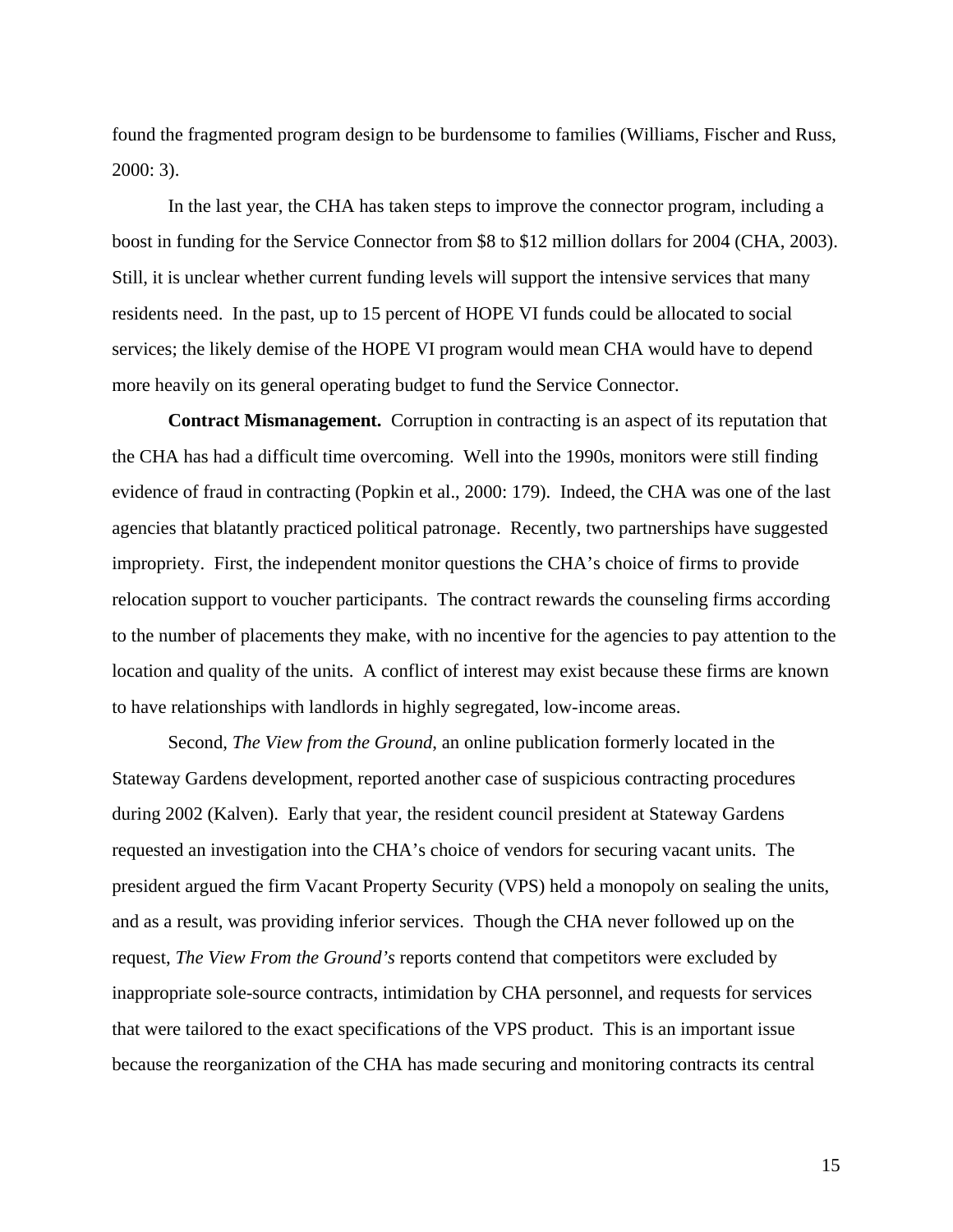function. If this example is indicative of other contracts, *The View from the Ground* rightfully questions the CHA's ability to implement the transformation successfully.

#### **Implementation Results**

It makes sense to view the results in terms of the Plan's three goals: renewing the physical infrastructure, promoting self-sufficiency for residents and reforming administration of the agency.On the first goal, the CHA has had mixed success because lawsuits and other contingencies have delayed planned demolitions. When these issues have not stood in the way, the CHA has been able to take down numerous high rises, rehabilitate other developments and contract with private firms to build mixed income developments. For the second goal of improving its management practices, the CHA has taken steps to streamline its organizational structure and has implemented financial reforms. As a result, it has succeeded in balancing its budget for four consecutive years, a task HUD found challenging during its takeover. At the same time, the current CHA's management record is not spotless. The CHA also faces problems with the third goal of promoting resident self-sufficiency.

**Operational Transparency.** Without a doubt, the housing authority is under considerable pressure to achieve the lofty goals of the Plan. An adverse effect of these high expectations has been a lack of transparency regarding the CHA's performance. Various sources report that the CHA has not been upfront about its failures. As one *Chicago Sun-Times* editorial letter opines, "increasingly, one feels that the new management at the top—sincere though they may be—is a new face on the same old CHA that neither serves residents nor spends federal, state and city tax dollars wisely" (Ramsey, 2001: 40). In the same vein, the independent monitor criticized the 2003 plan for being "very far from an accurate portrayal of the facts" (Sullivan, 2003).

Recently, the CHA emphasized that the HOPE VI funding cuts would not affect the Plan's progress, claiming the funds they have already received will be enough to complete the Plan (CHA, 2003). Yet, the \$275 million is only a fraction of the \$1.5 billion HUD promised in 1999. If Congressional appropriations continue to shrink, the construction of replacement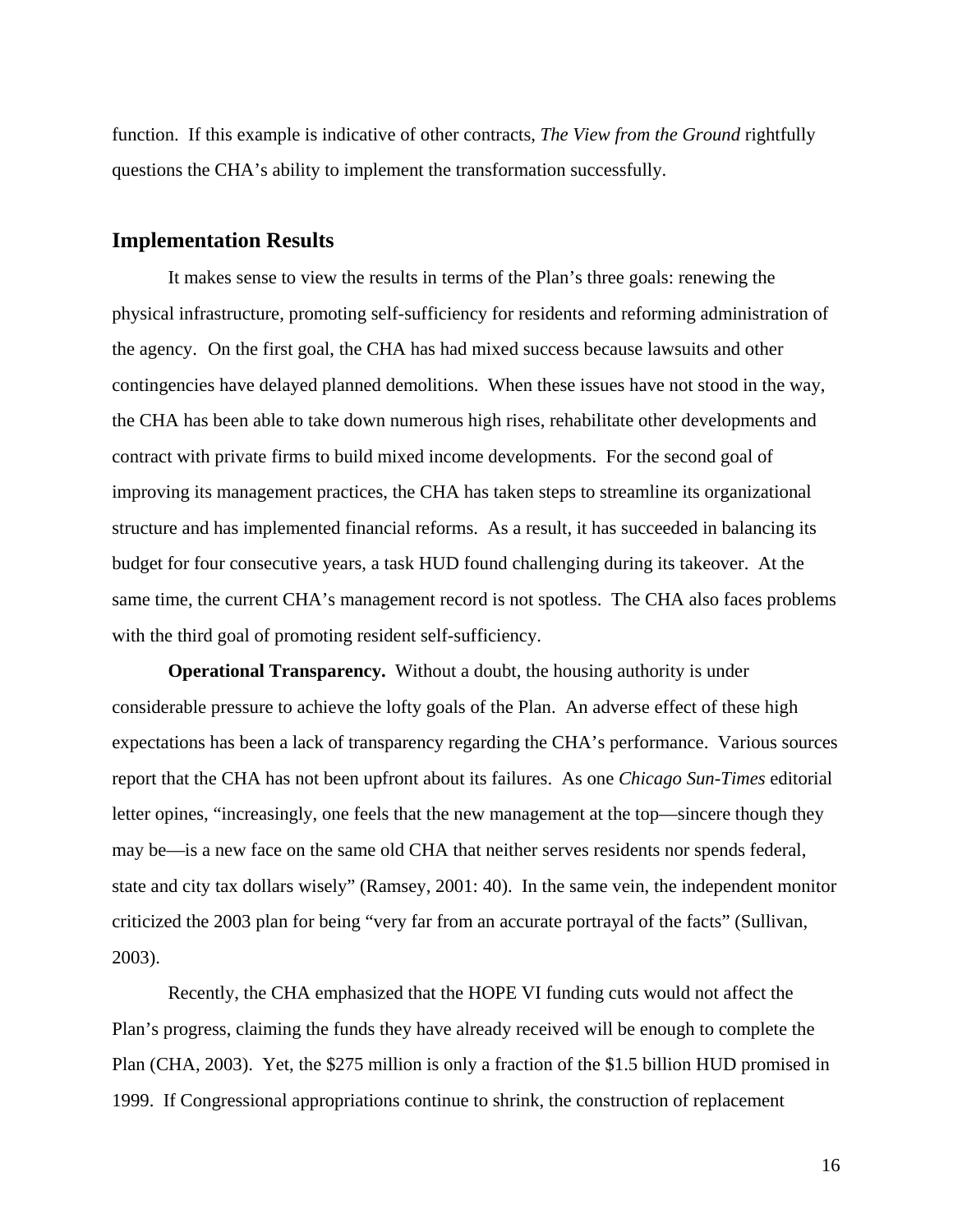housing may cease. Thousands of former residents could be stranded because the CHA is only liable to build what HUD funds. Spin control is not unique for a public agency, but given the CHA's shaky track record it is damaging the agency's credibility. The independent monitor scolded the CEO for engaging in "partisan 'cheerleading'" at the expense of the agency's integrity (Sullivan, 2003).

**HUD Oversight.** Beyond the Chicago city limits, poor federal monitoring means the CHA's performance is not well documented. In May 2003, the U.S. General Accounting Office (GAO) reported that HUD's oversight of HOPE VI projects was inconsistent. HUD field offices had not performed the mandatory annual reviews and lacked clear enforcement policies to apply when it found problems. When the field offices had reviewed HOPE VI projects, they found procurement problems and undocumented relocations. In Chicago, the lack of oversight means critical market studies were not performed. HUD committed to reviewing the region annually to determine if the housing market could absorb that year's housing vouchers. As the *Chicago Reporter* points out, if HUD does not complete the review, the CHA is under no obligation to alter an unrealistic relocation schedule (Oldweiler and Rogal, 2000).

**Preliminary Evidence on Relocations.** Estimating the full effects of demolition and displacement on the city is a significant challenge, primarily because the CHA has not kept a complete record of what has happened to the relocated households. Current indicators of performance, such as the number of units demolished or number of balanced budgets, do not relate to the Plan's effects on residents. Without complete data, it is unclear how well the agency is achieving the goal of improving the lives of its low-income residents.

Fortunately, the voucher program provides a tracking link to some individuals who have moved away from public housing. In 2001 and again in 2003, Paul Fischer analyzed information from the CHAC database and found that vouchers were not dispersing families throughout the Chicago region. As a result of concentration on the near west and south sides, former public housing residents had not significantly reduced their racial isolation or improved their economic surroundings (Fischer, 2003). A national study of HOPE VI relocations found that Chicago was among the poorest performing cities in reducing the concentration of minority residents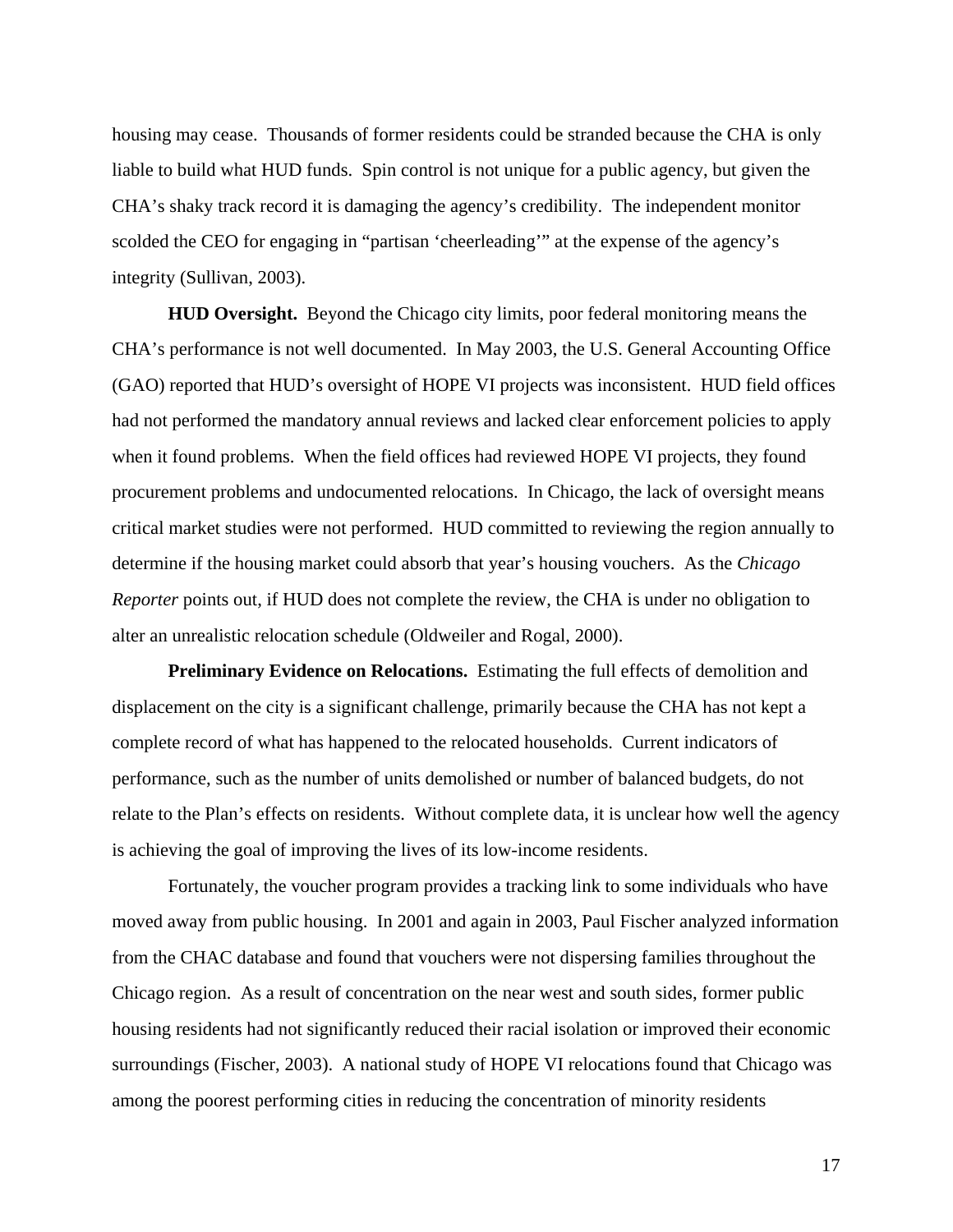(Kingsley, Johnson and Pettit, 2003: 434). It notes, however, that the reductions in the average poverty rate of destination neighborhoods are better than critics imply. Reflecting the resegregating moving patterns, tenants have filed a number of class action lawsuits in the last year.

The relocation of thousands of public housing families also is affecting the receiving neighborhoods. Analysts worry that the clustering of vouchers in already disadvantaged neighborhoods will magnify their social problems. The influx of public housing residents could stigmatize the neighborhoods, leading to a withdrawal of capital. Moreover, the waves of CHA residents entering the private market, even if only temporarily, could be causing rents to rise in certain areas. Looking at the period 1999 to 2004, University of Illinois researchers predicted the relocation of 6,000 CHA households would have the greatest impact on the south side of Chicago (Metropolitan Planning Council, 1999: 40). In one scenario, CHA residents moving into the south side would create a 6.1 percent increase in average rent over standard rent inflation.

On the other hand, relocated public housing residents may be experiencing the benefits that the Plan intended. Past studies on the Gautreaux and Moving to Opportunity programs indicate that participants realized employment and educational gains. Still, the effects of these programs should not be generalized to the CHA Plan. The participants in both programs were self-selected, and therefore, are unrepresentative of the CHA population as a whole. Even if they secure housing, it is not clear if relocation will benefit the most disadvantaged families (Popkin et al., 2000a: 930).

#### **Recommendations and Prospects**

As the independent monitor rightly emphasizes, the CHA is working diligently to implement the enormously complex task of transforming public housing. The shortcomings of the implementation reflect a host of complicating factors, which mean good intentions may not achieve the intended results. The following recommendations draw from formal studies and informal observations of analysts and practitioners close to the transformation.

These suggestions assume that future demolition of the remaining high-rises is inevitable.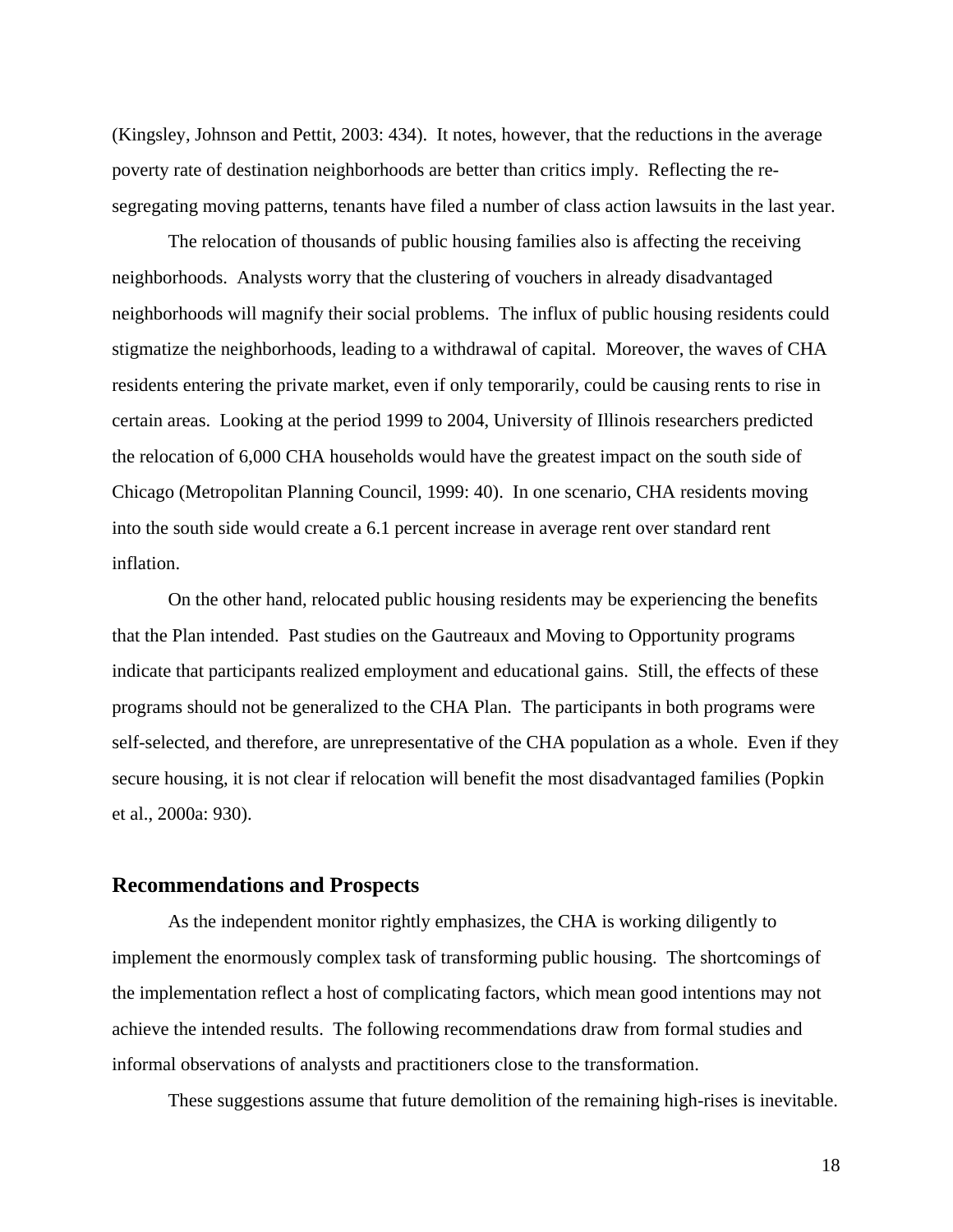While a number of voices call for major rehabilitation instead of demolition, it does not seem politically realistic that the CHA would drastically alter its plan. Many critical players, including the independent monitor, believe that the high-rise developments are no longer viable living spaces.<sup>11</sup> Therefore, the focus is on what the CHA can do to manage the original Plan for Transformation more effectively.

**Track Residents' Outcomes.** Among others, the National Center on Poverty Law has urged the CHA to make a more concerted effort to track all residents affected by the Plan (Wilen, 2003). This is a challenging task because many families with vouchers are gone from public housing for a number of years. Without this data, though, the agency will not have adequate information to assess how well it is achieving its primary, stated goal of improving the lives of its low-income residents. As the Metropolitan Planning Council suggests, the performance indicator should not be how many residents return, but the extent to which families were able to make informed decisions and moves with supportive services (Williams, Fischer and Russ, 2000: 1).

**Reassess Occupancy Criteria.** The current tenant policies exclude a significant number of current residents, which calls into question the CHA's mission as a social purpose agency. The public housing should raise occupancy standards to maintain a healthy living environment, yet the CHA should overlook infractions that it helped create. For example, lax management in the past sent the message that residents could get away with not paying rent. Popkin, Cunningham and Woodley suggest that the CHA should grant current residents amnesty for back rent and utility payments. The CHA should also review its one-strike policies, perhaps allowing ex-offenders back onto leases on a case-by-case basis (2003: 30-31). Without a relaxation of policies, the HOPE VI resources will not benefit many of its intended recipients.

**Slow Relocation Pace When Needed.** CHA needs to conduct relocation at a more manageable pace. Unfortunately, lawsuits have delayed reconstruction and rehabilitation has not kept up with expectations. The agency's strict adherence to preset deadlines has needlessly

 $\overline{a}$ 

<span id="page-21-0"></span><sup>&</sup>lt;sup>11</sup> In his fifth report, Sullivan wrote, "It is my firm opinion that these buildings ought to be eradicated, and not replaced with anything similar to their present form."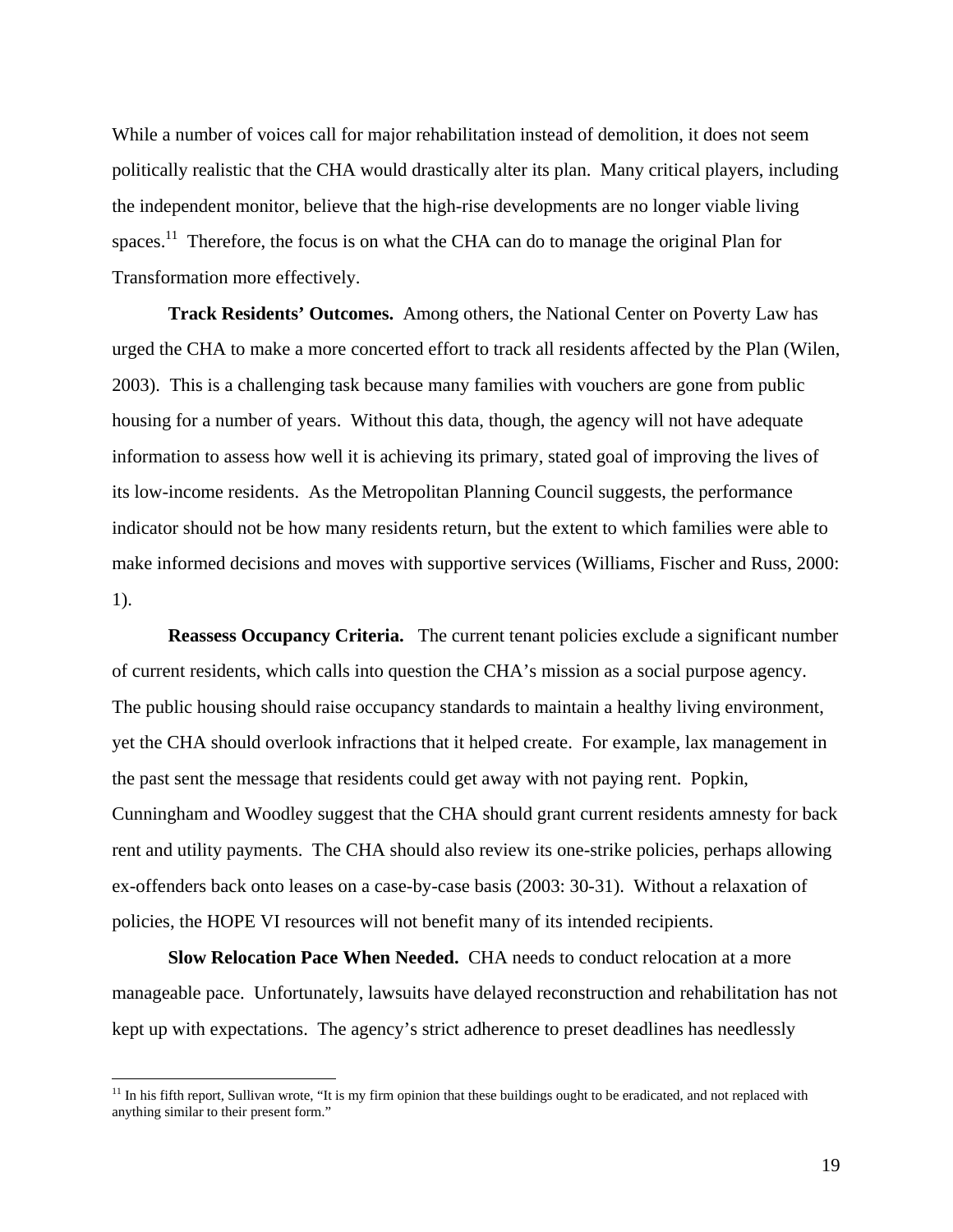jeopardized the relocation of residents in past years. Because self-sufficiency is a central goal in the Plan, schedules must bend to meet the unexpected delays and contingencies of re-housing thousands of people.

**Provide More Transitional Services.** As described above, a difficult market and needy resident population make moving out of public housing with a voucher a difficult feat. Housing vouchers alone will not make up for the net loss of public housing units. One former CHA employee argued that a more comprehensive solution like transitional housing would be a "monumentally wise investment" in the long run (White, 2003). Similarly, Popkin et al. suggest that the CHA should model its services on transitional assistance for the homeless (2000: 938).

**Offer Intensive Casework.** Connected to the need for more comprehensive services, the Service Connector should adopt a casework model for the most disadvantaged households. Unfortunately, few resident utilize the fragmented system because they need more personal attention. While a casework model would demand more money, Popkin et al. (2000) argue that the cost would *not* be prohibitive because the most vulnerable families constitute only a small proportion of the overall public housing population. It is unclear whether this year's additional funds and current service design will be enough to meet the residents' needs.

**Commit to an Open Process.** The transformation would benefit from a more truthful policy-making process. Even recently, the CHA has been criticized for its closed planning meetings and disregard for the residents' input. The agency's leadership also has been less than upfront about its failures. Given its history of corruption and mismanagement, the CHA needs to have an open and honest dialogue with residents and the public. The independent monitor emphasizes this point, "glowing but inaccurate and misleading descriptions ... inevitably call into question the reliability of the CHA as to all its other claims of success for the Plan of Transformation" (Sullivan, 2003). Absent an open policy process, speculation about the CHA's true motives for the Plan has grown, and as a result, well-intentioned initiatives have been mired in local opposition.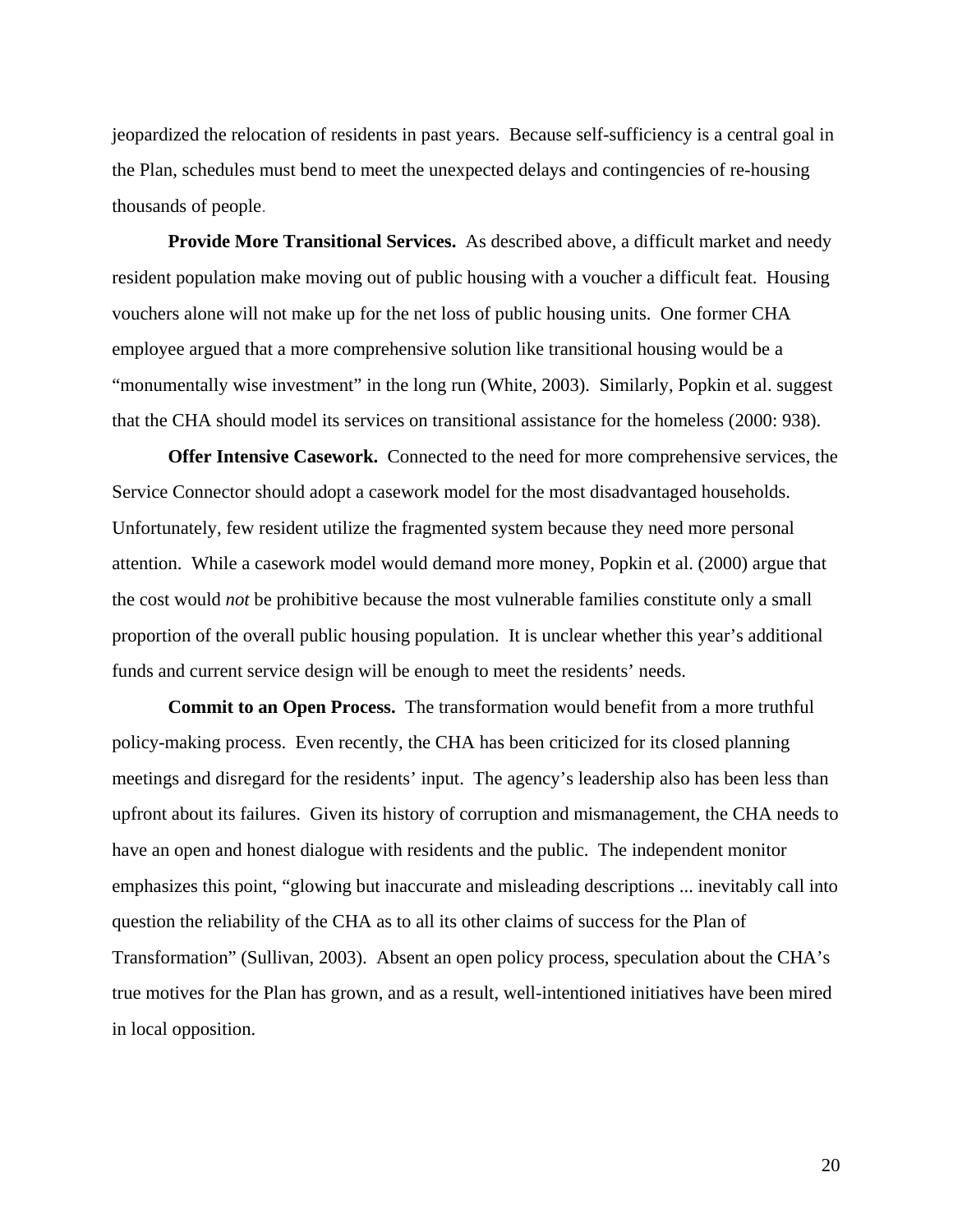Criticism of the Plan for Transformation and the CHA's management seem to indicate that this process will be merely another round of urban renewal. Yet, it is not inevitable that the CHA will duplicate past mistakes. While there are a number of constraints on implementing the Plan, the CHA has considerable room to adjust how it manages the day-to-day operations of the transformation. Strong management, intensive social programs and openness will go a long way in transitioning the CHA and its residents to better futures.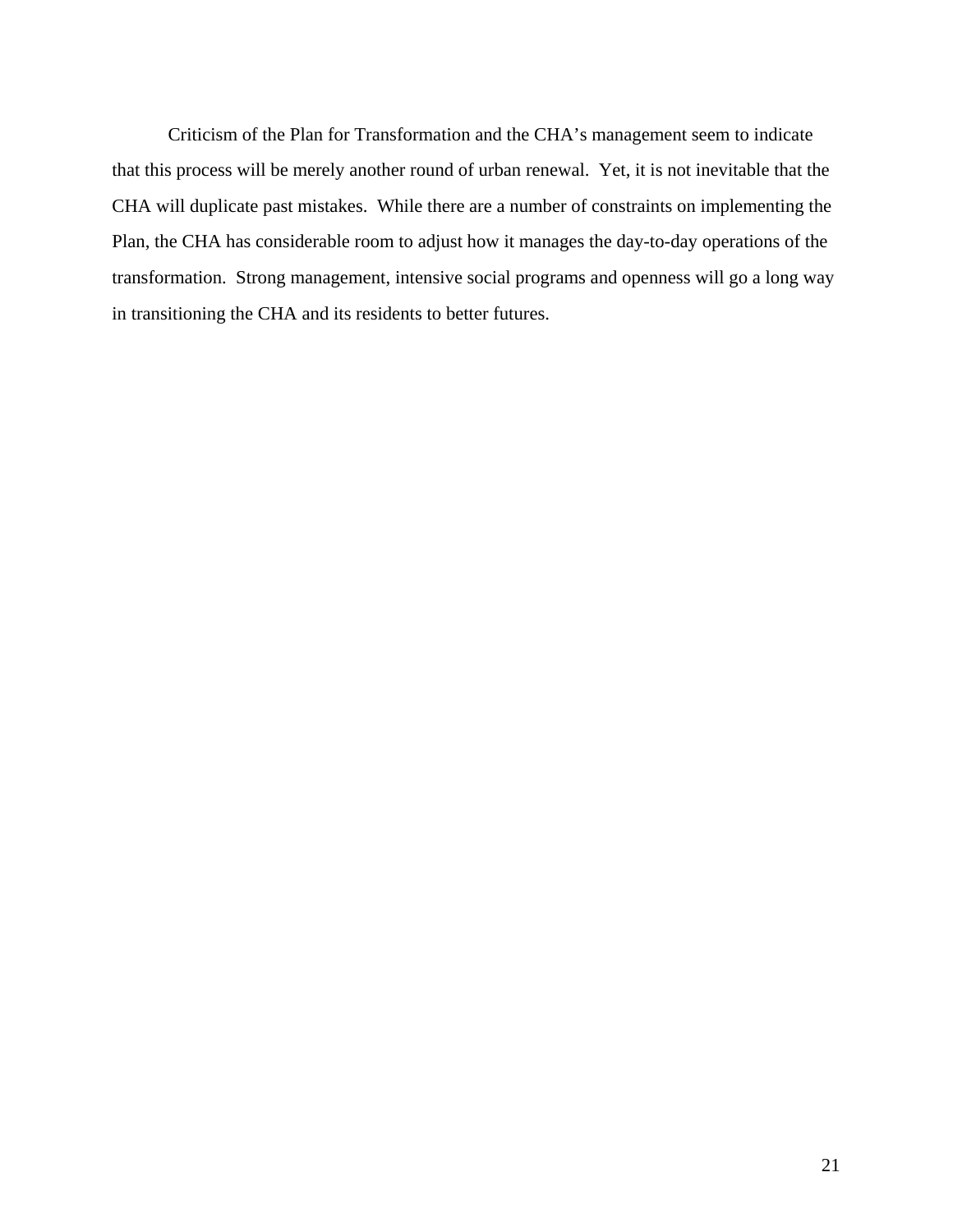- Abt Associates, Inc., Linda B. Fosburg, Susan J. Popkin and Gretchen P. Locke. (1996). "An Historical and Baseline Assessment of HOPE VI: Volume I, Cross-Site Report." Washington, D.C.: United States Department of Housing and Urban Development, Office of Policy Development and Research. <http://www.housing.infoxchange.net.au/library/ahin/social\_housing/items/00077 upload-00001.pdf> (1 December 2003).
- Brenner, Neil, and Nik Theodore. (2002). "Cities and the Geographies of 'Actually Existing Neoliberalism.' " *Antipode* 34, 349-379.
- Buron, Larry, Susan J. Popkin, Diane Levy, Laura E. Harris and Jill Khadduri. (2002). "The HOPE VI Resident Tracking Study: A Snapshot of the Current Living Situation of Original Residents in Eight Sites." The Urban Institute, November. <http://www.urban.org/UploadedPDF/410591\_HOPEVI\_ResTrack.pdf> (15 November 2003).
- Center for Budget and Policy Priorities. (2004). "Local Effects of Proposed Cuts in Federal Housing Assistance Detailed: Illinois," 17 March. <http:www.cbpp.org/states/3-17- 04hous-il.pdf> (20 April 2004).
- Chicago Housing Authority. (2001)*. The CHA's Plan for Transformation*. <http://www.thecha.org/transformplan/plan\_summary.html> (4 October 2003).
- Chicago Housing Authority. (2003). *CHA Supports Retention of Federal HOPE VI Program: Plan for Transformation to Move Forward*. 10 November. <http://www.thecha.org/news/files/news\_2003\_november\_10.pdf> (11 November 2003).
- Cohen, Adam, and Elizabeth Taylor. (2000). *American Pharaoh–Mayor Richard J. Daley: His Battle for Chicago and the Nation.* Boston: Little, Brown and Company.
- Council for Large Public Housing Authorities. (2004). "HUD Budget Puts Public Housing and Section 8 Families at Risk," 17 February. <http://www.clpha.org> (20 February 2004).
- DiPasquale, Denise, Dennis Fricke and Daniel Garcia-Diaz. (2003). "Comparing the Costs of Federal Housing Assistance Programs." *FRBNY Economic Policy Review,* June: 146-166. <http://www.newyorkfed.org/research/epr/03v09n2/0306dipa.pdf> (4 December 2003).
- Dolbeare, Cushing N., and Sheila Crowley. (2002). "Changing Priorities: The Federal Budget and Housing Assistance 1976-2007." National Low Income Housing Coalition, August. <http://www.nlihc.org/pubs/changingpriorities.pdf> (2 December 2003).
- Fischer, Paul. (2003). "Where Are All the Public Housing Families Going? An Update." Lake Forrest College, 3 February. <http://www.povertylaw.org/advocacy/fischer\_study.doc> (25 November 2003).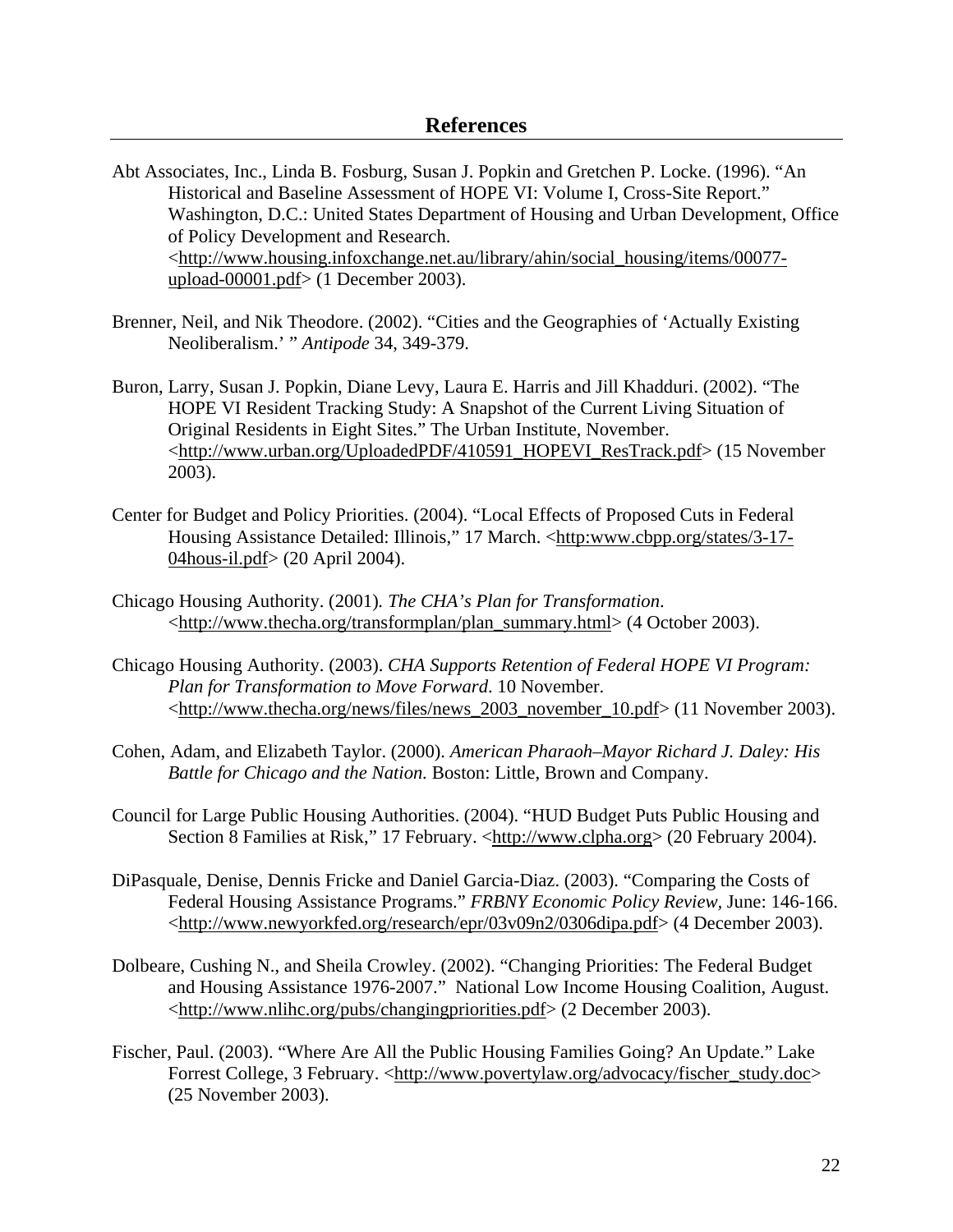Green, Richard K., and Stephen Malpezzi. (2003). *A Primer on U.S. Housing Markets and Housing Policy*. Washington, D.C.: The Urban Institute Press.

Husock, Howard. (2003). "Real Public Housing Reform." *City Journal*, Spring, 9-11.

- Kalven, Jamie. (2002). "Denial of Access Denied—Parts I to IV." *The View From the Ground*, 22 April. [<http://www.viewfromtheground.com/view.cfm/stories/denialofaccess.html>](http://www.viewfromtheground.com/view.cfm/stories/denialofaccess.html) (6 October 2003).
- Kingsley, G. Thomas, Jennifer Johnson and Kathryn L. S. Pettit. (2003). "Patterns of Section 8 Relocation in the HOPE VI Program." *Journal of Urban Affairs* 35: 427-447.
- Madigan, Sean. (2003). "D.C. Housing Dreams Fade as HOPE VI Funding Disappears." *Washington Business Journal*, 15 September. <http://washington.bizjournals.com/washington/stories/2003/09/15/story1.html> (24 November 2003).
- Matland, Richard E. (1995). "Synthesizing the Implementation Literature: The Ambiguity-Conflict Model of Policy Implementation." *Journal of Public Administration Research and Theory* 5: 145-174.
- Metropolitan Planning Council. (1999). "For Rent: Housing Options in the Chicago Region— Regional Rental Market Analysis Summary Report." November. <http://www.metroplanning.org/cmaimages/RRMA.pdf> (25 November 2003).
- Meyerson, Martin, and Edward C. Banfield. (1995). *Politics, Planning and the Public Interest: The Case of Public Housing In Chicago*. London: The Free Press.
- Michaeli, Ethan. (2004). "Oops, They Did it Again." *Residents' Journal*, March-April. <http://www.wethepeoplemedia.org/Articles/EthanMichaeli/OopsTheyDidItAgain.html> (14 April 2004).
- Oldweiler, Cory, and Brian J. Rogal. (2000). "Public Housing: Reading Between the Lines." *The Chicago Reporter*, March. <http://www.chicagoreporter.com//2000/03- 2000/032000plan.htm> (6 October 2003).
- Popkin, Susan J., and Mary K. Cunningham. (1999). "CHAC Section 8 Program: Barriers to Successful Leasing Up." The Urban Institute, April. <http://www.urban.org/UpLoadedPDF/chac.pdf> (15 November 2003).
- Popkin, Susan J., and Mary K. Cunningham. (2000). "Searching for Rental Housing with Section 8 in the Chicago Region." The Urban Institute, February. <http://www.urban.org/UpLoadedPDF/410314.pdf> (15 November 2003).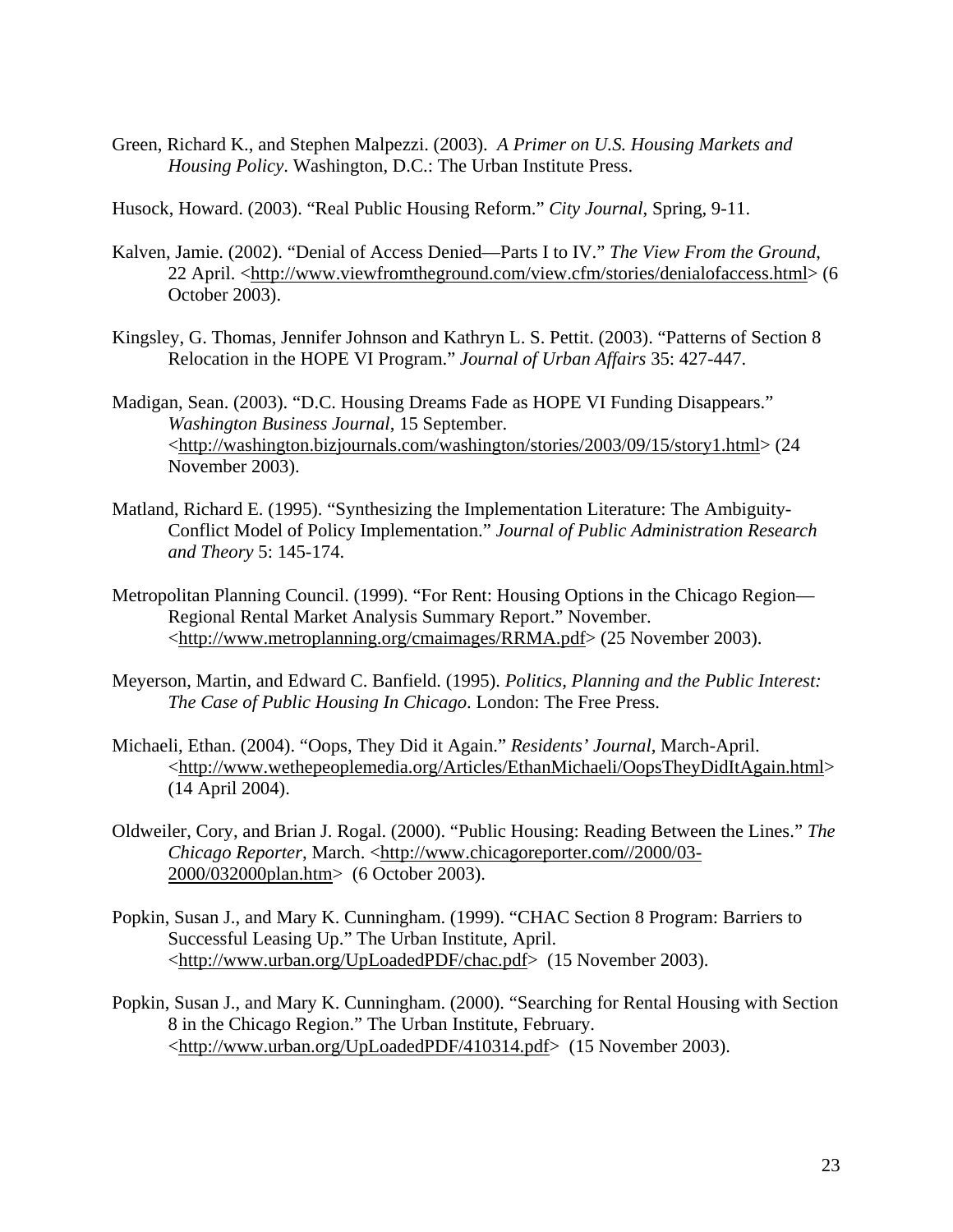- Popkin, Susan J., Mary K. Cunningham and William Woodley. (2003). "Residents at Risk: A Profile of Ida B. Wells and Madden Park." The Urban Institute, July. <[http://www.urban.org/UploadedPDF/310824\\_residents\\_at\\_risk.pdf](http://www.urban.org/UploadedPDF/310824_residents_at_risk.pdf)> (15 November 2003).
- Popkin, Susan J., Larry F. Buron, Diane K. Levy and Mary K. Cunningham. (2000a). "The Gautreaux Legacy: What Might Mixed-Income and Dispersal Strategies Mean for the Poorest Public Housing Tenants?" *Housing Policy Debate* 11: 911-942. <http://www.fanniemaefoundation.org/programs/hpd/pdf/hpd\_1104\_popkin.pdf> (15 November 2003).
- Popkin, Susan J., Victoria E. Gwiasda, Lynn M. Olson, Dennis P. Rosenbaum and Larry Buron. (2000b). *The Hidden War: Crime and the Tragedy of Public Housing in Chicago*. New Brunswick, New Jersey: Rutgers University Press.
- Ramsey, Jane. (2001). "Meet the New CHA, Same As the Old." *Chicago Sun-Times*, 18 April, Letters, 40.
- Rynell, Amy. (2003). "Not Even a Place in Line: Public Housing and Housing Choice Voucher Capacity and Waiting Lists in Illinois." Mid-America Institute on Poverty of the Heartland Alliance, October. <http://www.heartland-alliance.org/NotaPlaceinLine.pdf> (13 April 2004).
- Sard, Barbara, and Will Fischer. (2004). "Administration Seeks Deep Cuts in Housing Vouchers and Conversion of Program to Block Grant." The Center for Budget and Policy Priorities, 24 March. <http://www.cbpp.org/2-12-04hous.pdf> (20 April 2004).
- Smith, Janet L. (1998). "Cleaning Up Public Housing by Sweeping out the Poor." *Habitat International* 23: 49-62.
- Smith, Janet L. (2001). "Mixing it Up: Public Housing Redevelopment in Chicago." Paper presented at the Conference, *Area-Based Initiatives in Contemporary Urban Policy,*  Danish Building and Urban Research and European Urban Research Association, Copenhagen, 17 May. <http://www.sbi.dk/eura/workshops/papers/workshop1/smith.pdf> (4 December 2003).
- Smith, Janet L. (2003). "How Have Chicago's Communities Changed Since 1990? Analysis of U.S. Census." Presentation to the City of Chicago, Department of Housing, 25 June. University of Illinois at Chicago. <http://www.uic.edu/cuppa/upp/people/faculty/smith/DOH%20presentation.pdf> (4 December 2003).
- Sullivan, Thomas. (2003). *Independent Monitor's Report No. 5*, 8 January. Law Firm of Jenner & Block. <http://www.viewfromtheground.com/special/sullivan/monitoringreport5.html> (6 October 2003).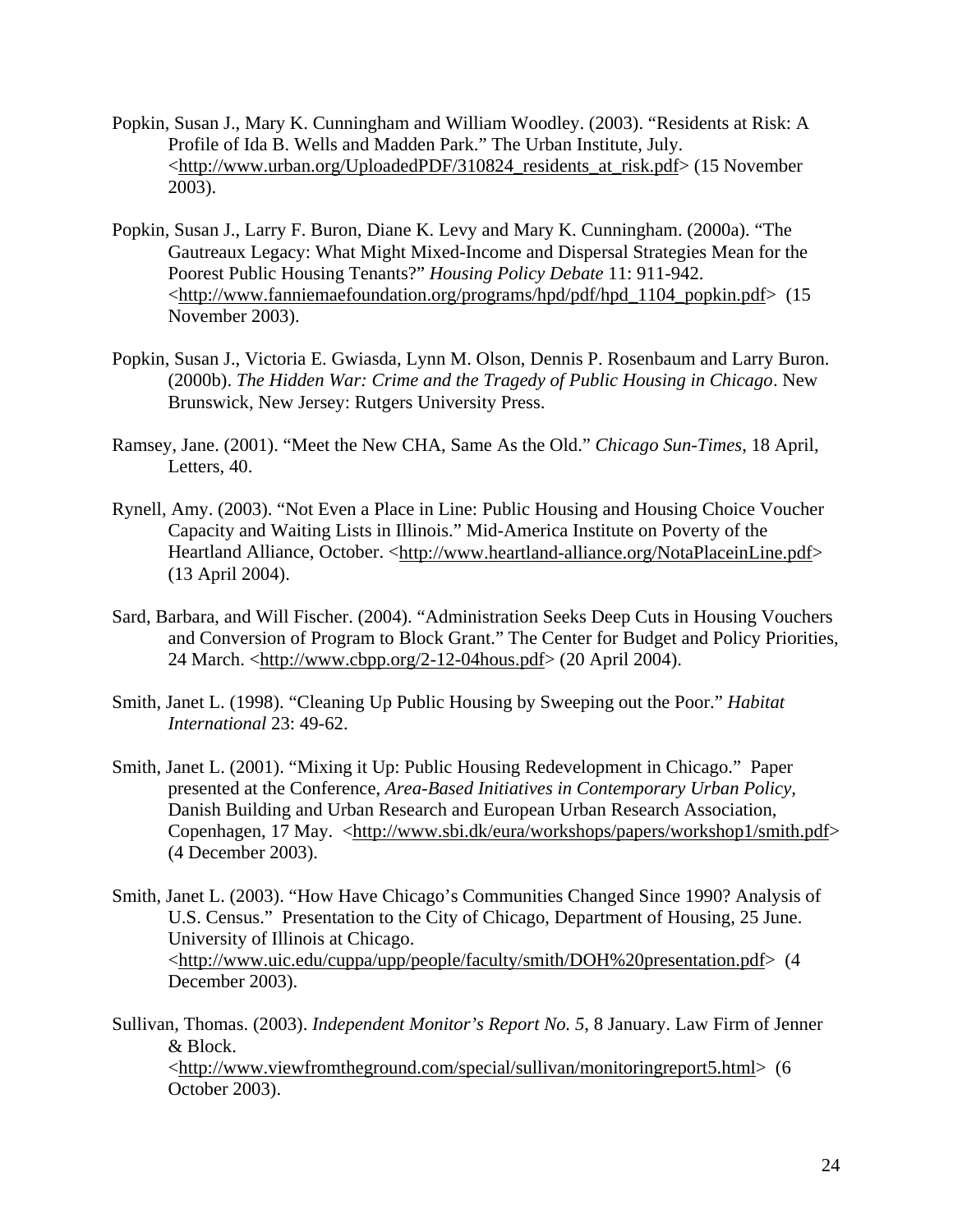- U.S. Census Bureau. (2000-2002).American Community Survey. <http://www.census.gov/acs/www/Products/index.htm>.
- U.S. Department of Housing and Urban Development. (2004). *U.S. Housing Market Conditions: Fourth Quarter 2003*. February. <http://www.huduser.org/periodicals/ushmc/winter03/USHMC03Q4.pdf> (22 March 2004).
- U.S. General Accounting Office. (2003). *HUD's Oversight of HOPE VI Sites Needs to be More Consistent*, GAO-03-555, May. <http://www.gao.gov/new.items/d03555.pdf> (10 November 2003).
- White, Wanda. (2003). Interview by author. Chicago, Illinois, 23 November.
- Wilen, William P. (2003). "Hearing on HOPE VI and the Low Income Housing Crisis." Testimony on behalf of the *National Center on Poverty Law*, 10 November. <[http://www.povertylaw.org/advocacy/files/wilen\\_hopeVI.pdf](http://www.povertylaw.org/advocacy/files/wilen_hopeVI.pdf)> (25 November 2003).
- Williams, Kale, Paul Fischer and Mary Ann Russ. (2000). "Temporary Relocations, Permanent Choice: Serving Families with Rent Vouchers during the Chicago Housing Authority Plan for Transformation." Metropolitan Planning Council, April. <http://www.metroplanning.org/resources/images/Relocation\_1.pdf> (4 December 2003).
- Winter, Soren C. (2003). "Implementation: Introduction." In *Handbook of Public Administration*, 3<sup>rd</sup> ed., edited by B. Guy Peters and Jon Pierre. California: Sage Publications.

Wordlaw, Robert. (2003). Interview by author. Chicago, Illinois, 22 October.

Wright, Patricia A. (1998). "The Privatization of Public Housing Leads to Affordable Housing Crisis." *Pragmatics: The Journal of Community-Based Research* 1: 1-15. <http://www.luc.edu/curl/prag/Summer98.pdf> (15 November 2003).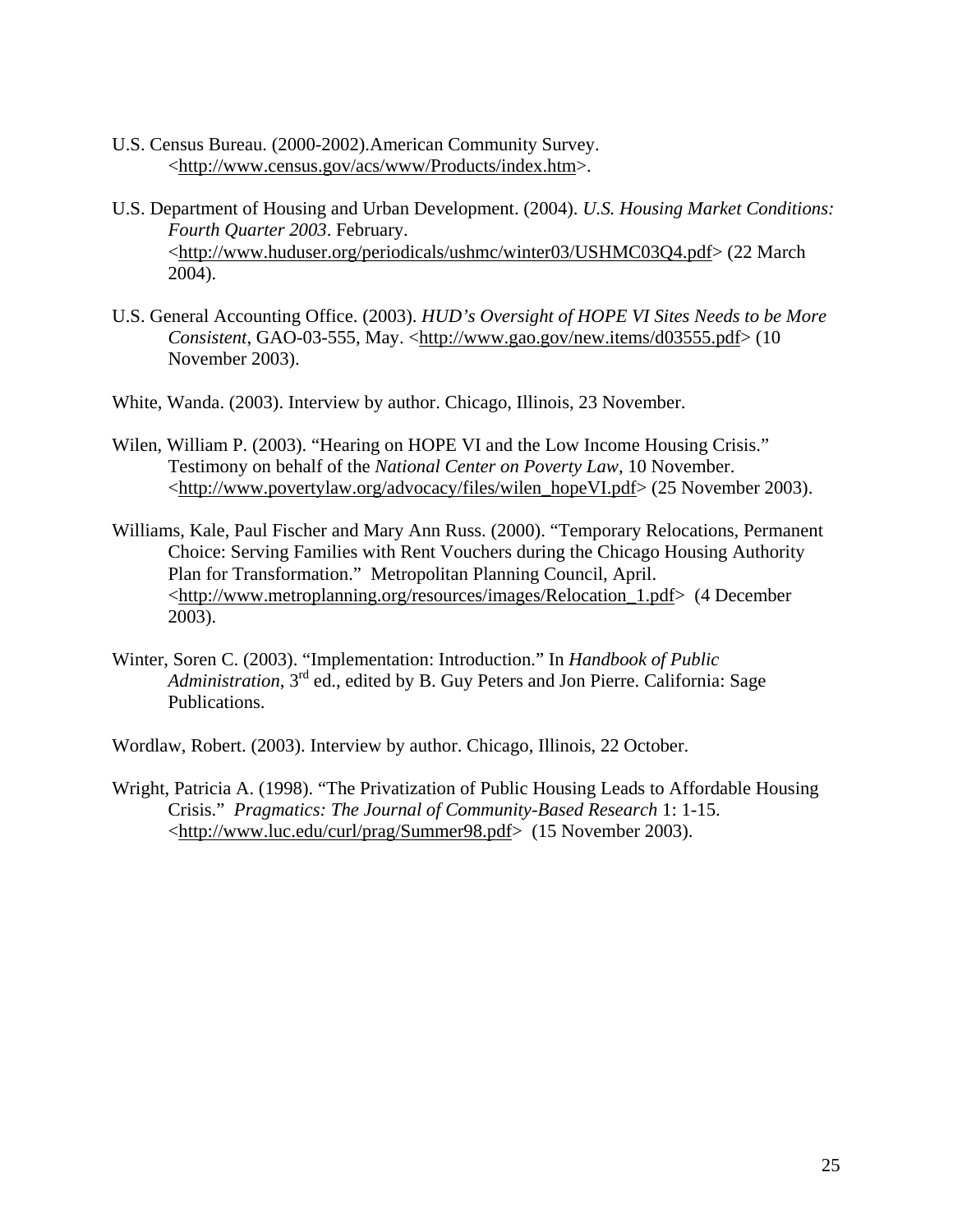

### **Figure 1. Map of the Plan for Transformation**